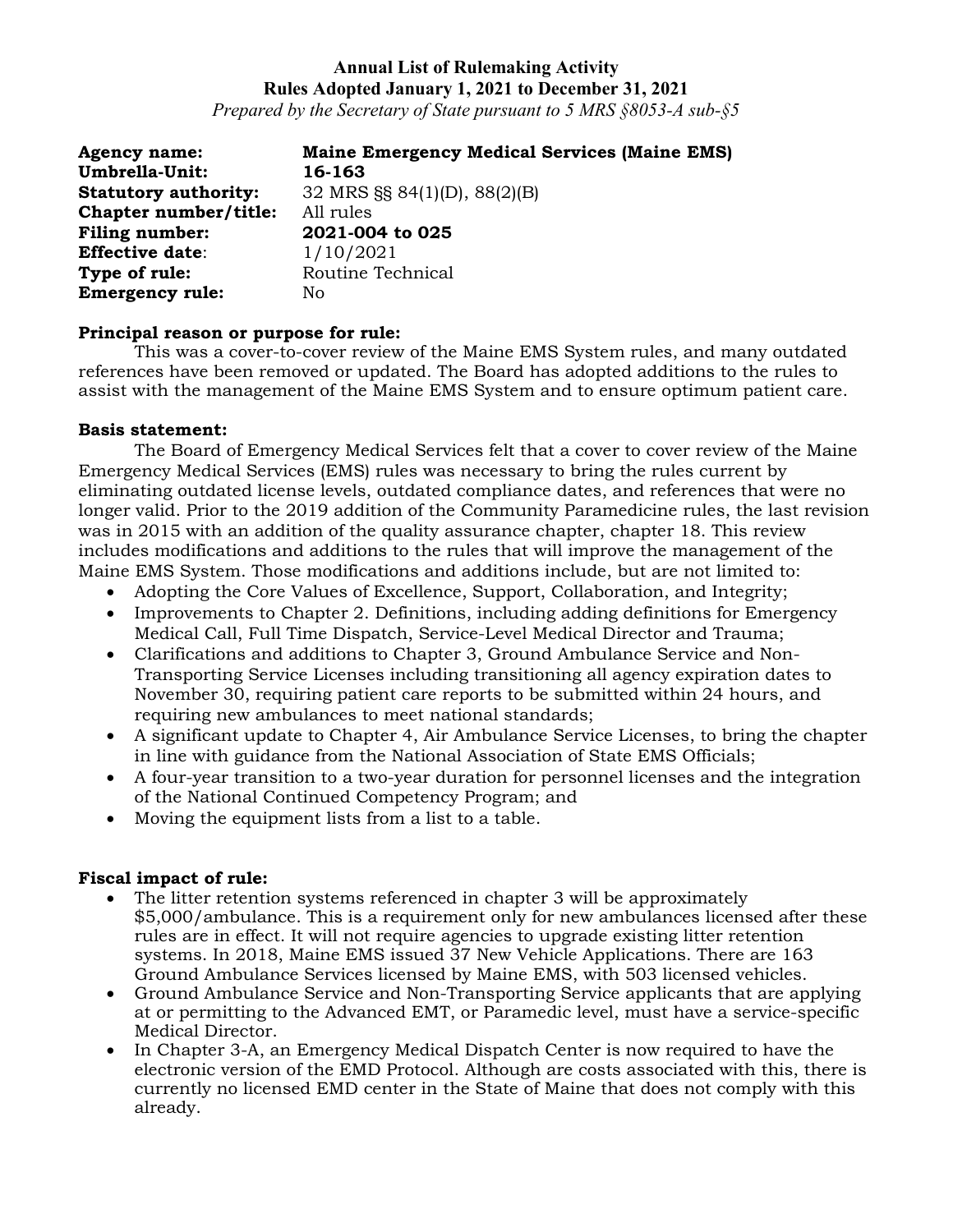*Prepared by the Secretary of State pursuant to 5 MRS §8053-A sub-§5*

- Chapter 17 is the required equipment chapter; potential financial impact exists in this chapter where Maine EMS has updated the equipment requirements:
	- o The count of required nasal airways has gone from four to seven
	- o The count of required oral airways has gone from four to eight
		- Most if not, all services already comply with these requirements; as an example, our previous requirements of Oral airway, adult small, is not a size that is available on the market.
	- o A Bougie has been added for Paramedic level services and Air Ambulance services
	- o CPAP devices have been added to the AEMT, Paramedic and Air Ambulance service levels
	- o Gastric Tubes have been added to the Paramedic level services and Air Ambulance services
	- o A Mucosal Atomization device has been added for all levels
	- o Hemostatic Agents have been added for all levels
	- o Tourniquets have been added for all levels
	- o Medication Pumps have been added for Paramedic level services and Air Ambulance Services
		- These items are additions from the MDPB approved equipment list and the Maine EMS Protocols. These items are already a part of every ambulance service in the state and adding them to rule is a formality.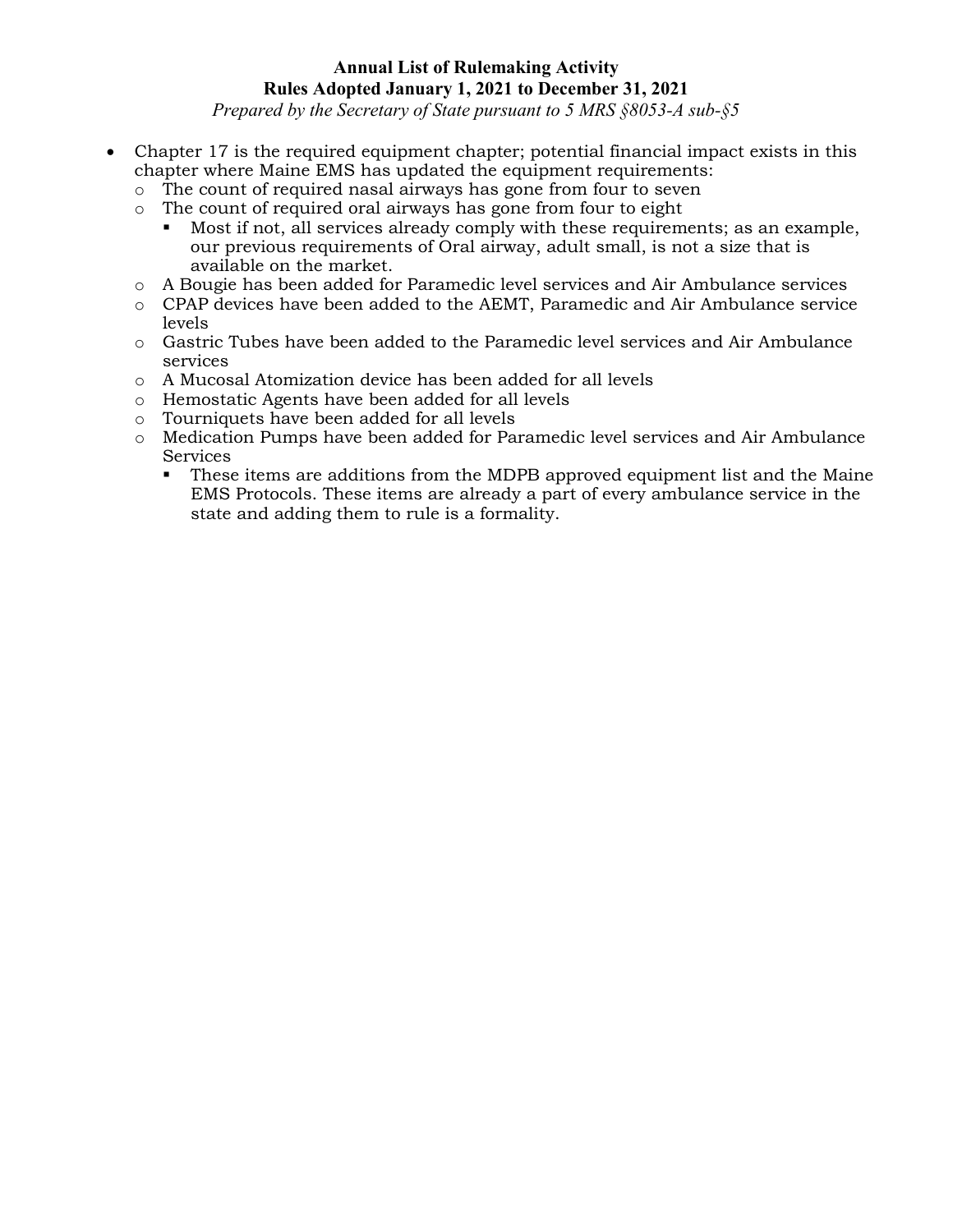*Prepared by the Secretary of State pursuant to 5 MRS §8053-A sub-§5*

| <b>Agency name:</b>         | <b>Maine Emergency Medical Services (Maine EMS)</b>     |
|-----------------------------|---------------------------------------------------------|
| Umbrella-Unit:              | 16-163                                                  |
| <b>Statutory authority:</b> | 32 MRS §84(1)(A)                                        |
| Chapter number/title:       | <b>Ch. 20</b> (New), COVID-19 Immunization Requirements |
| <b>Filing number:</b>       | 2021-174                                                |
| <b>Effective date:</b>      | 8/25/2021                                               |
| Type of rule:               | Routine Technical                                       |
| <b>Emergency rule:</b>      | Yes                                                     |

#### **Principal reason or purpose for rule:**

The Board finds, based on the findings of the Department of Health and Human Services, that requiring certain EMS providers to be vaccinated against COVID-19 is necessary to protect the health and safety of the patients, as well as to provide force protection of its providers in order to maintain an effective emergency medical services system during this public health emergency.

#### **Basis statement:**

32 MRS Section 81-A states that the purpose of the EMS law is to provide for a comprehensive and effective emergency medical services system to ensure optimum patient care. Under that law, the provision of medical assistance in an emergency is deemed a matter of vital concern affecting the health, safety and welfare of the public. 32 MRS Section 84(1)(A) requires that the Board of Emergency Medical Services (the "Board") adopt forms, rules, procedures, testing requirements, policies and records appropriate to carry out the purposes, requirements and goals of this law.

The Maine Department of Health and Human Services Maine (the "Department") declared a public health emergency, effective as of July 1, 2021. After that declaration, on August 12, 2021, the Department adopted an emergency rule that requires certain entities, including EMS services, to require its employees to be immunized against COVID 19.

The Board finds, based on the findings of the Department, that requiring certain EMS providers to be vaccinated against COVID 19 is necessary to protect the health and safety of its patients, as well as to provide force protection of its providers in order to maintain an effective emergency medical services system during this public health emergency.

#### **FINDINGS OF EMERGENCY**

The Board further finds, based on the present existence of a declared public health emergency, that the immediate adoption the proposed rule is necessary to avoid an immediate threat to public health, safety or general welfare. Specifically, the Board finds that the expedient adoption of a vaccination requirement for its licensees is necessary to avoid an immediate public health threat pertaining to the transmission of COVID 19 amongst the EMS system and its patients.

#### **Fiscal impact of rule:**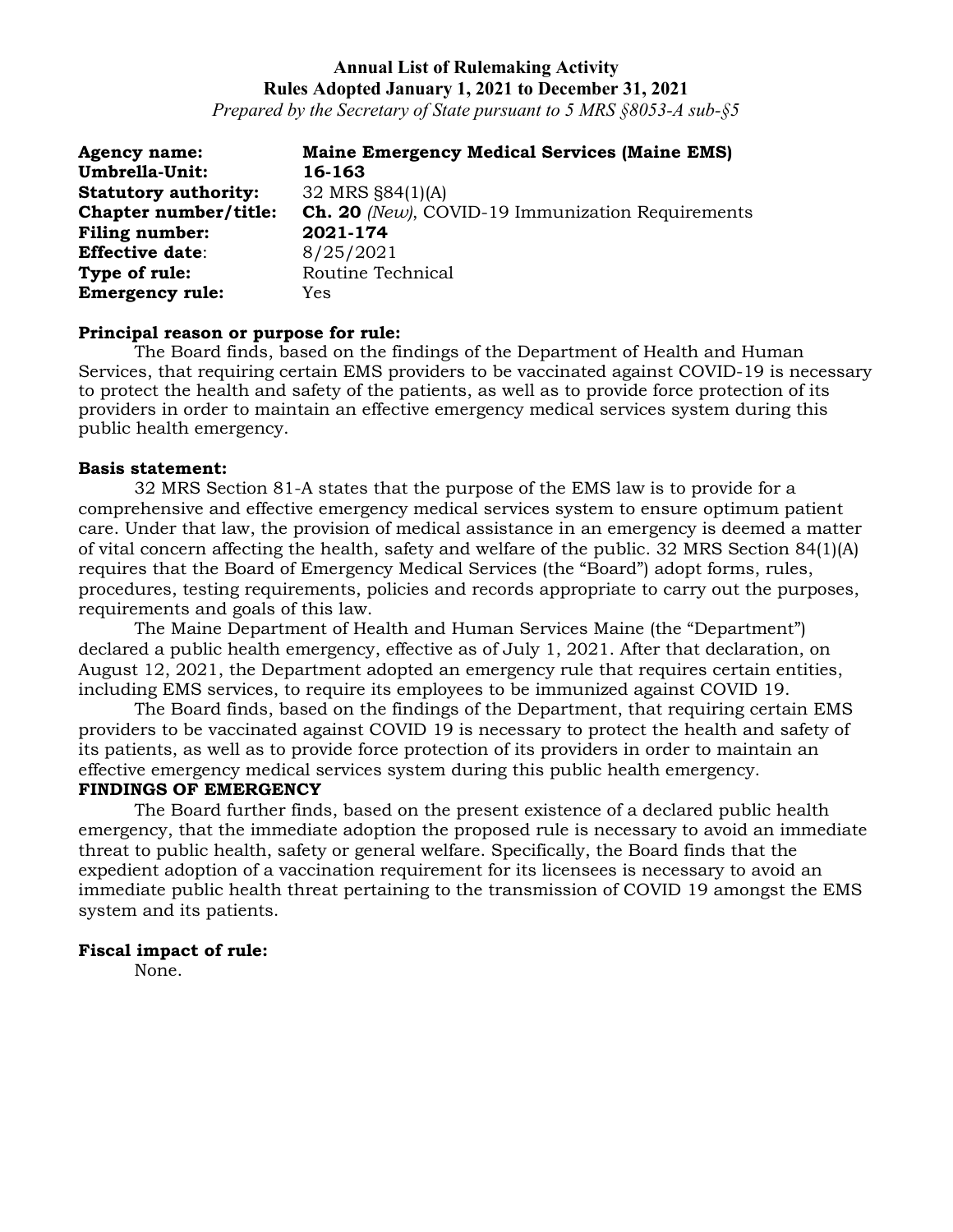*Prepared by the Secretary of State pursuant to 5 MRS §8053-A sub-§5*

| <b>Agency name:</b>         | <b>Office of State Fire Marshal</b>       |
|-----------------------------|-------------------------------------------|
| Umbrella-Unit:              | 16-219                                    |
| <b>Statutory authority:</b> | 25 MRS §2452                              |
| Chapter number/title:       | <b>Ch. 5.</b> Portable Fire Extinguishers |
| <b>Filing number:</b>       | 2021-074                                  |
| <b>Effective date:</b>      | 4/17/2021                                 |
| Type of rule:               | Routine Technical                         |
| <b>Emergency rule:</b>      | No                                        |

# **Principal reason or purpose for rule:**

*(See Basis Statement)*

#### **Basis statement:**

The adoption of NFPA #10, *Standard for Portable Fire Extinguishers*, 2028 edition, is needed to allow for flexibility in the inspection and verification of fire extinguishers within a structure. There are also allowances for installation of additional extinguishers without requiring strict adherence to the standards, providing the protection provided by the additional extinguishers is not required as minimum compliance.

### **Fiscal impact of rule:**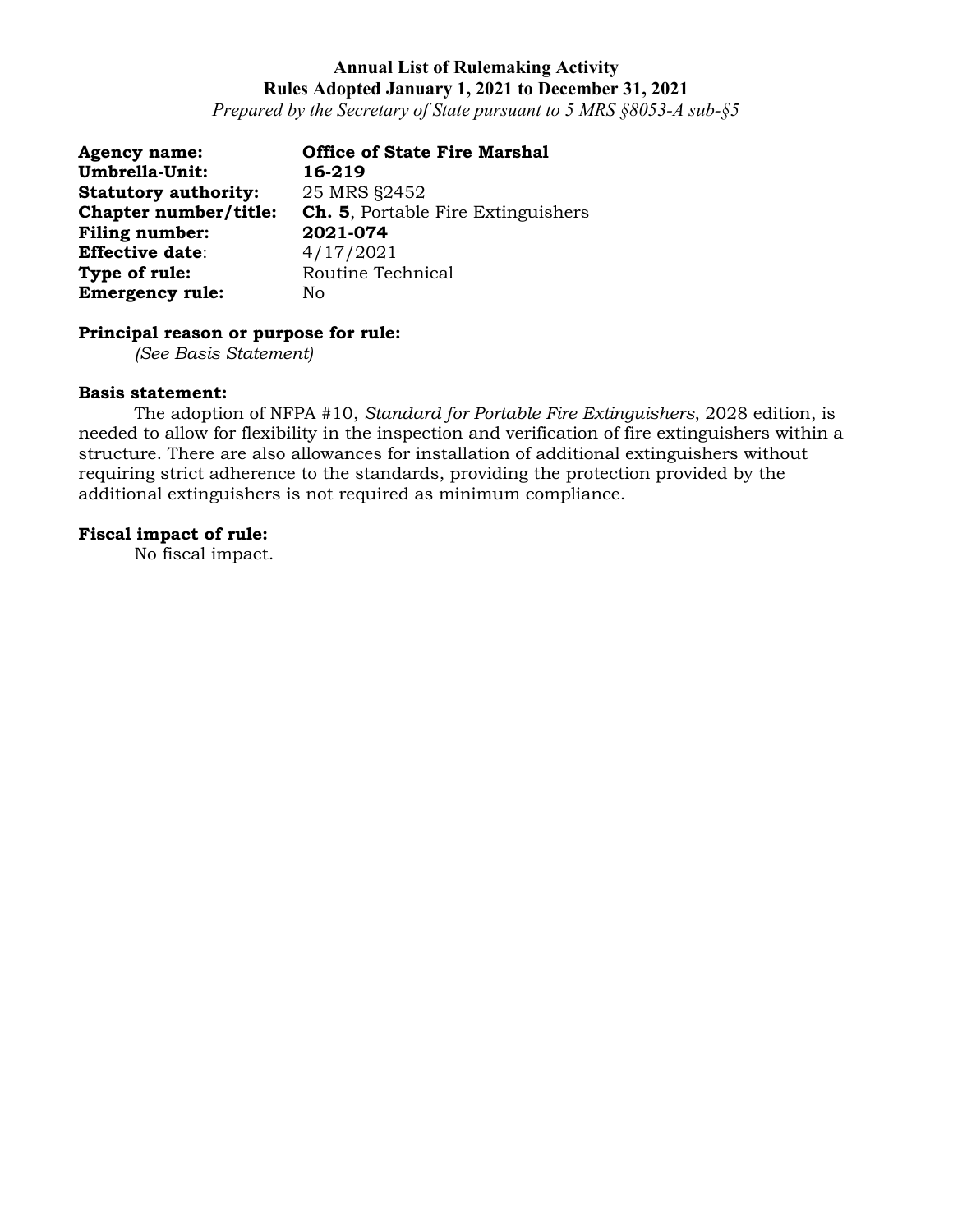*Prepared by the Secretary of State pursuant to 5 MRS §8053-A sub-§5*

| <b>Agency name:</b>         | <b>Office of State Fire Marshal</b>        |
|-----------------------------|--------------------------------------------|
| Umbrella-Unit:              | 16-219                                     |
| <b>Statutory authority:</b> | 25 MRS §2452                               |
| Chapter number/title:       | <b>Ch. 7</b> (Repeal), Dry Cleaning Plants |
| <b>Filing number:</b>       | 2021-075                                   |
| <b>Effective date:</b>      | 4/17/2021                                  |
| Type of rule:               | Routine Technical                          |
| <b>Emergency rule:</b>      | No.                                        |

# **Principal reason or purpose for rule:**

*(See Basis Statement)*

#### **Basis statement:**

This rule is being repealed because the adoption of the 2018 NFPA 1, *Uniform Fire Code*, in ch. 3 has incorporated the subject matter of the State Fire Marshal's rule ch. 7.

### **Fiscal impact of rule:**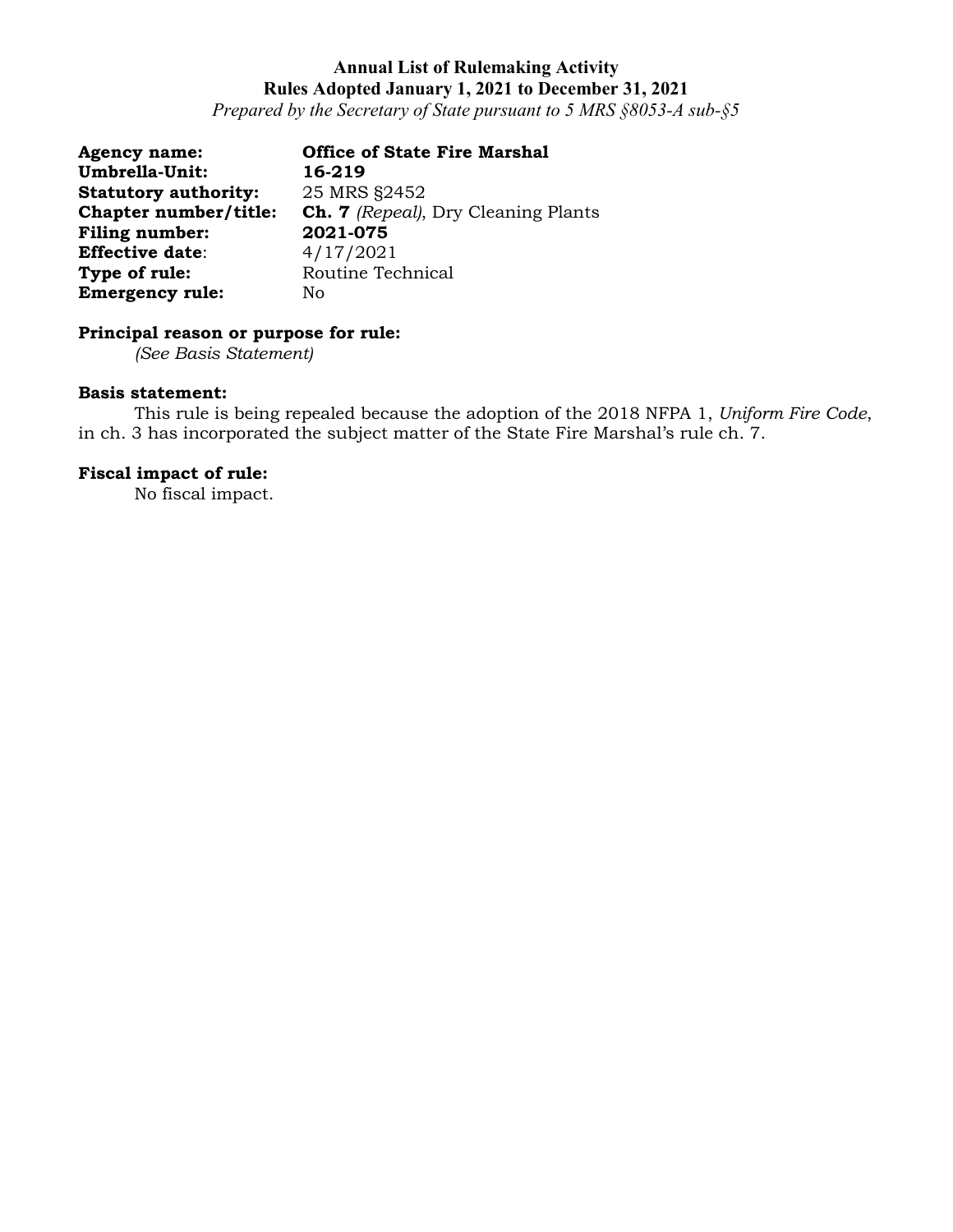*Prepared by the Secretary of State pursuant to 5 MRS §8053-A sub-§5*

| <b>Agency name:</b>         | <b>Office of State Fire Marshal</b>       |
|-----------------------------|-------------------------------------------|
| Umbrella-Unit:              | 16-219                                    |
| <b>Statutory authority:</b> | 25 MRS §2452                              |
| Chapter number/title:       | <b>Ch. 8</b> (Repeal), Spray Applications |
| <b>Filing number:</b>       | 2021-076                                  |
| <b>Effective date:</b>      | 4/17/2021                                 |
| Type of rule:               | Routine Technical                         |
| <b>Emergency rule:</b>      | No                                        |

# **Principal reason or purpose for rule:**

*(See Basis Statement)*

#### **Basis statement:**

This rule is being repealed because the adoption of the 2018 NFPA 1, *Uniform Fire Code*, in ch. 3 has incorporated the subject matter of the State Fire Marshal's rule ch. 8.

### **Fiscal impact of rule:**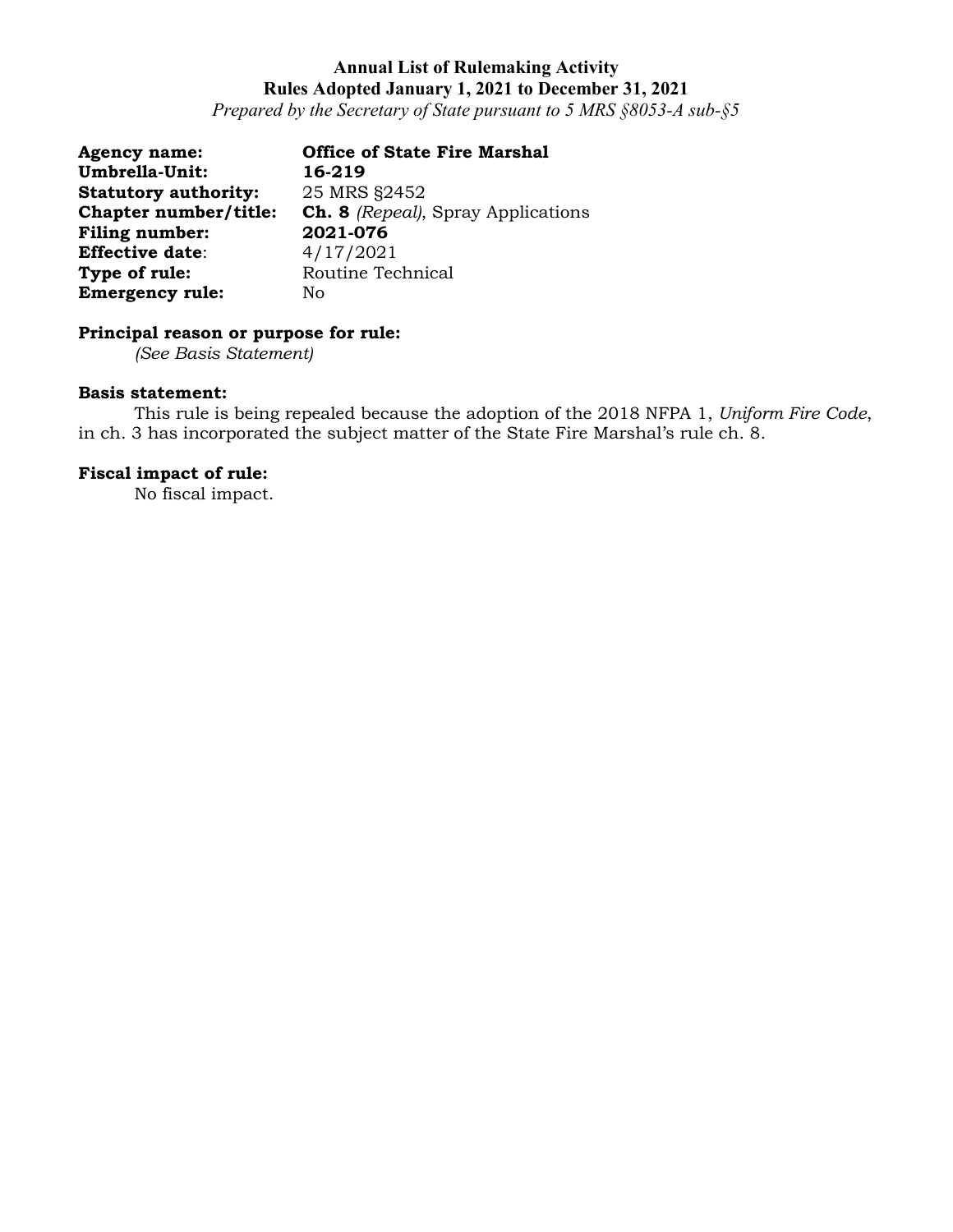*Prepared by the Secretary of State pursuant to 5 MRS §8053-A sub-§5*

| <b>Agency name:</b>         | <b>Office of State Fire Marshal</b> |
|-----------------------------|-------------------------------------|
| Umbrella-Unit:              | 16-219                              |
| <b>Statutory authority:</b> | 25 MRS §2452                        |
| Chapter number/title:       | <b>Ch. 9</b> (Repeal), Dip Tanks    |
| <b>Filing number:</b>       | 2021-077                            |
| <b>Effective date:</b>      | 4/17/2021                           |
| Type of rule:               | Routine Technical                   |
| <b>Emergency rule:</b>      | Nο                                  |

# **Principal reason or purpose for rule:**

*(See Basis Statement)*

#### **Basis statement:**

This rule is being repealed because the adoption of the 2018 NFPA 1, *Uniform Fire Code*, in ch. 3 has incorporated the subject matter of the State Fire Marshal's rule ch. 9.

### **Fiscal impact of rule:**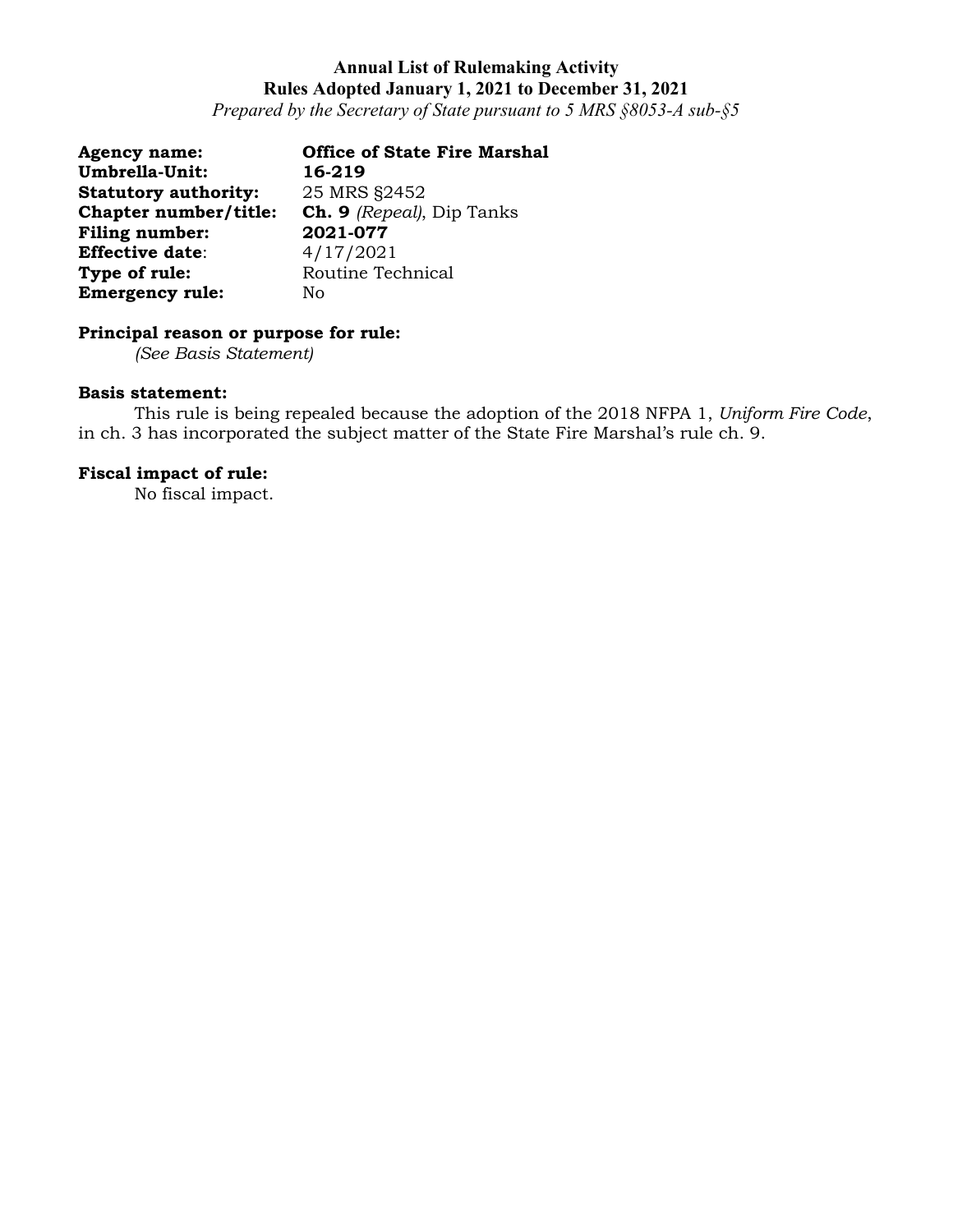*Prepared by the Secretary of State pursuant to 5 MRS §8053-A sub-§5*

| <b>Agency name:</b>         | <b>Office of State Fire Marshal</b>                      |
|-----------------------------|----------------------------------------------------------|
| Umbrella-Unit:              | 16-219                                                   |
| <b>Statutory authority:</b> | 25 MRS §2452                                             |
| Chapter number/title:       | <b>Ch. 11</b> (Repeal), Bulk Oxygen and Hydrogen Systems |
| <b>Filing number:</b>       | 2021-078                                                 |
| <b>Effective date:</b>      | 4/17/2021                                                |
| Type of rule:               | Routine Technical                                        |
| <b>Emergency rule:</b>      | No.                                                      |

# **Principal reason or purpose for rule:**

*(See Basis Statement)*

#### **Basis statement:**

This rule is being repealed because the adoption of the 2018 NFPA 1, *Uniform Fire Code*, in ch. 3 has incorporated the subject matter of the State Fire Marshal's rule ch. 11.

### **Fiscal impact of rule:**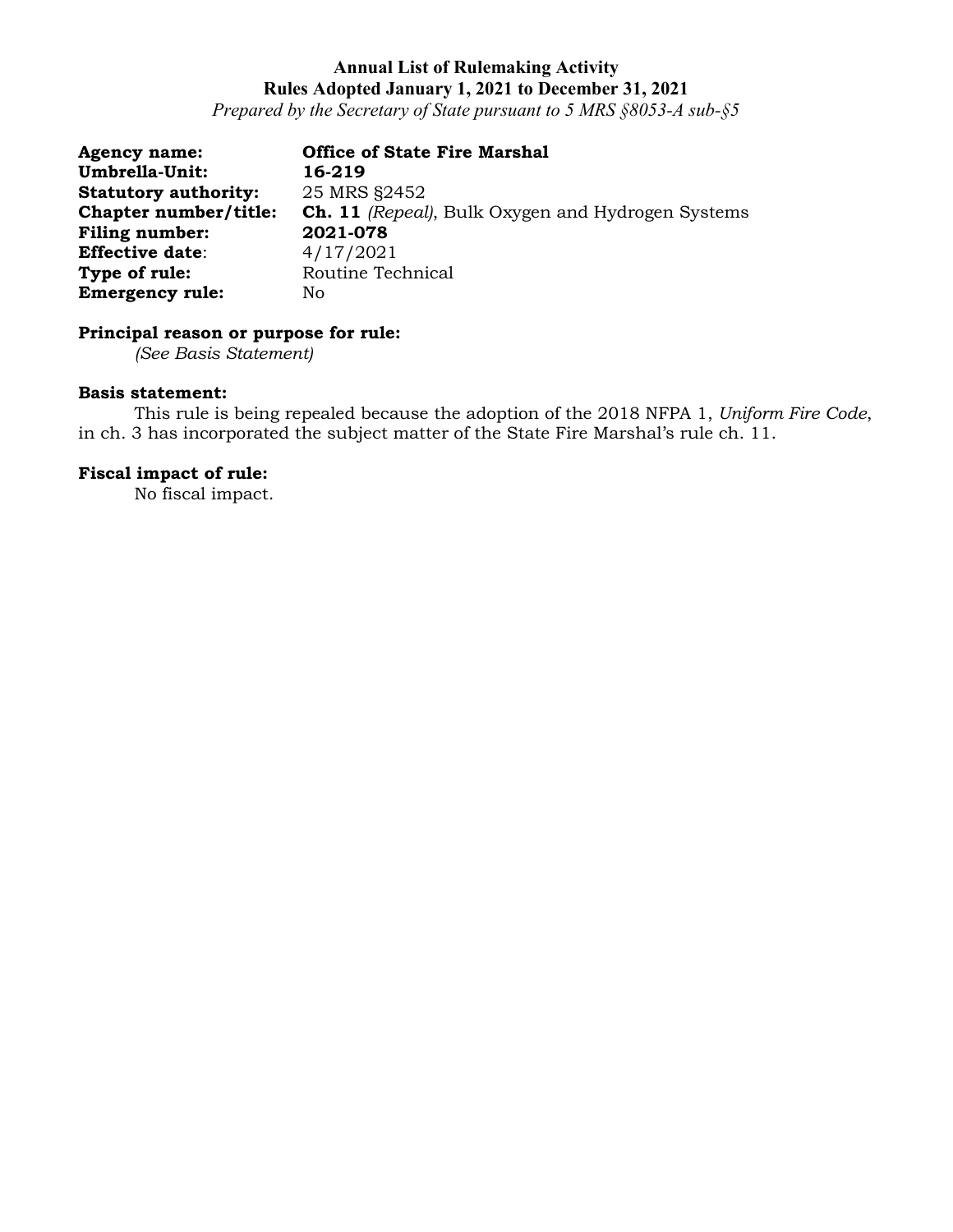*Prepared by the Secretary of State pursuant to 5 MRS §8053-A sub-§5*

| <b>Agency name:</b>         | <b>Office of State Fire Marshal</b>                                                                     |
|-----------------------------|---------------------------------------------------------------------------------------------------------|
| Umbrella-Unit:              | 16-219                                                                                                  |
| <b>Statutory authority:</b> | 25 MRS §2452                                                                                            |
| Chapter number/title:       | <b>Ch. 13</b> (Repeal), Welding, Cutting and Allied Processes and<br>Acetylene Cylinder Charging Plants |
| <b>Filing number:</b>       | 2021-079                                                                                                |
| <b>Effective date:</b>      | 4/17/2021                                                                                               |
| Type of rule:               | Routine Technical                                                                                       |
| <b>Emergency rule:</b>      | No.                                                                                                     |

# **Principal reason or purpose for rule:**

*(See Basis Statement)*

#### **Basis statement:**

This rule is being repealed because the adoption of the 2018 NFPA 1, *Uniform Fire Code*, in ch. 3 has incorporated the subject matter of the State Fire Marshal's rule ch. 13.

# **Fiscal impact of rule:**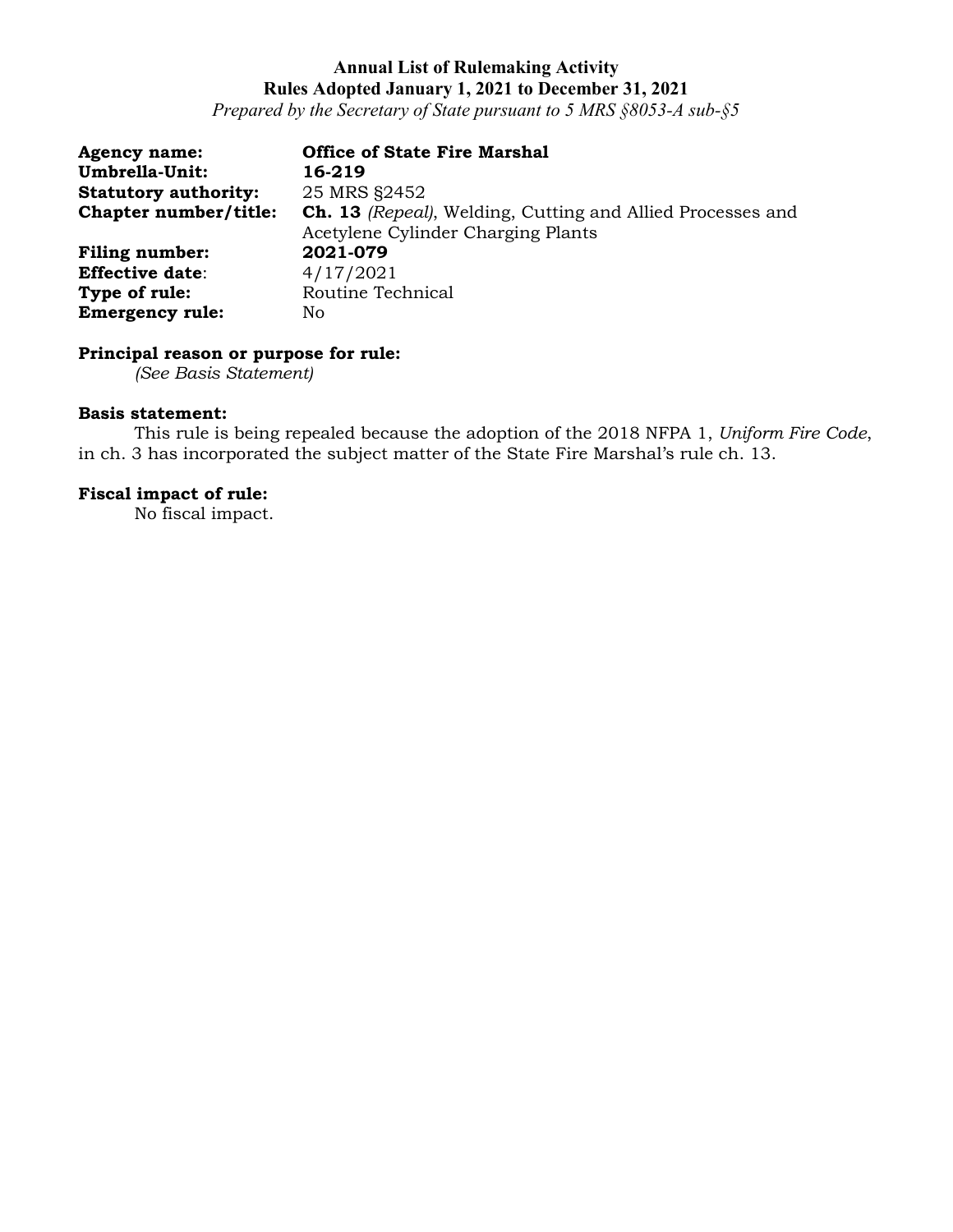*Prepared by the Secretary of State pursuant to 5 MRS §8053-A sub-§5*

| <b>Agency name:</b>         | <b>Office of State Fire Marshal</b>                    |
|-----------------------------|--------------------------------------------------------|
| <b>Umbrella-Unit:</b>       | 16-219                                                 |
| <b>Statutory authority:</b> | 8 MRS §236; 25 MRS §2452                               |
| Chapter number/title:       | <b>Ch. 20.</b> Fire Safety in Buildings and Structures |
| Filing number:              | 2021-030                                               |
| <b>Effective date:</b>      | 1/25/2021                                              |
| Type of rule:               | Routine Technical                                      |
| <b>Emergency rule:</b>      | Yes                                                    |

#### **Principal reason or purpose for rule:**

This rule provides establishments additional time to avoid exceeding gathering limits established by the Governor to limit the spread of COVID 19 by extending time limits on the use of temporary structures set out in current rule. Under current rule the use of temporary structures is limited to 180 days. The emergency rule extends that time to 364 days and subsequently gives restaurants, bars, schools and other establishments additional time to avoid indoor crowds exceeding gathering limits and therefore comply with The Governor's Office Executive Order #14 "An order to Implement Phase Four of the Restarting Maine's Economy Plan."

#### **Basis statement:**

On October 6, 2020, The Governor's Office issued Executive Order #14 "An order to Implement Phase Four of the Restarting Maine's Economy Plan." A critical component of the plan is to "ease restrictions safely on businesses" that could otherwise inhibit their efforts to limit the spread of the COVID-19. This rule is an emergency rule to address the issue of temporary structures during the COVID-19 pandemic and the Governor's emergency order. This will allow schools and facilities to continue to use temporary structures such as tents to allow for compliance with the Governor's executive order. Temporary structures are used to avoid indoor crowds exceeding limits on gathering at restaurants, bars, schools and other establishments identified in the order. Under current rule a temporary structure is limited to 180 days of use. This rule extends that time to 364 days allowing establishments the additional time needed to maintain efforts needed to limit the spread of COVID-19.

#### **Fiscal impact of rule:**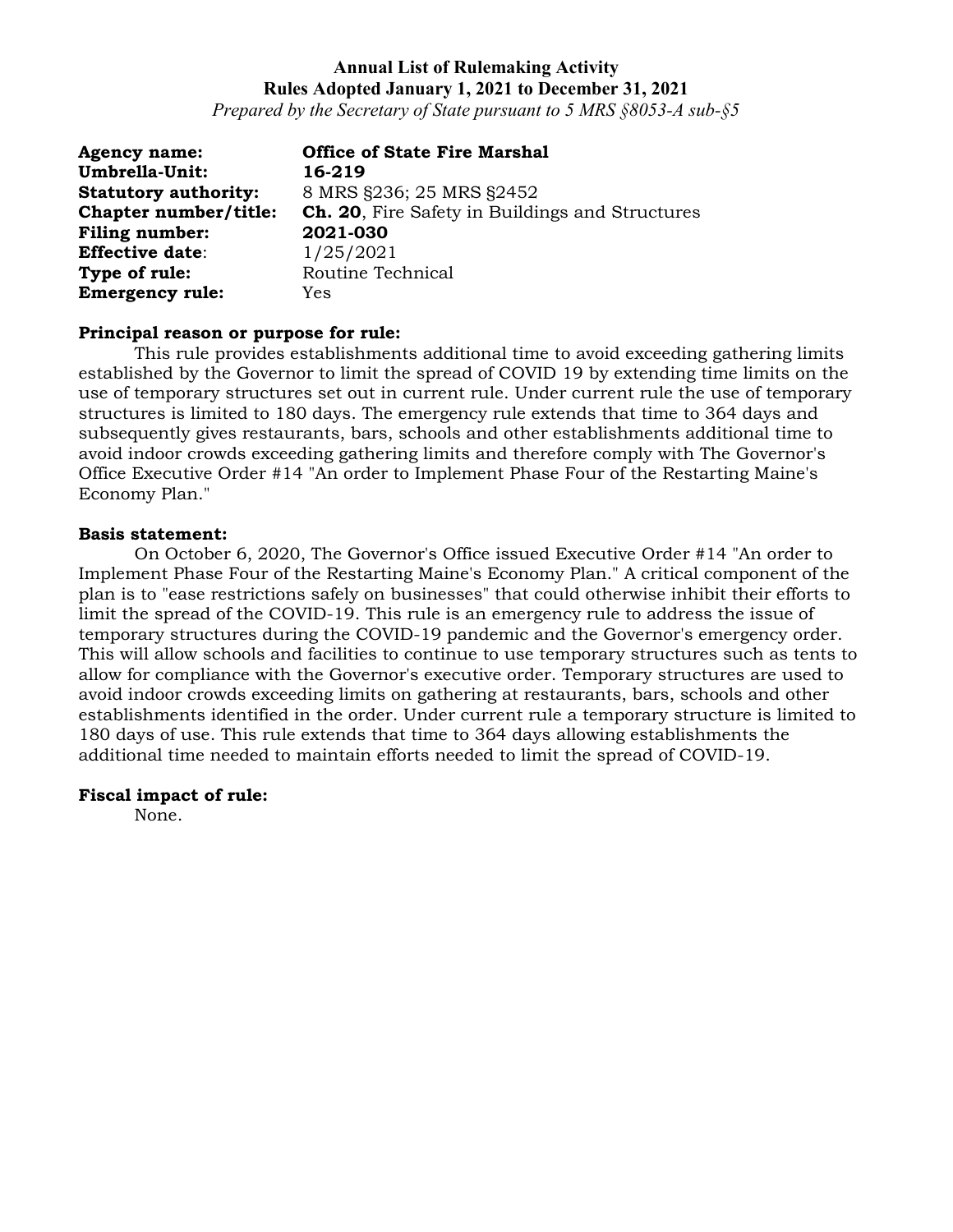*Prepared by the Secretary of State pursuant to 5 MRS §8053-A sub-§5*

| <b>Agency name:</b>         | <b>Office of State Fire Marshal</b>      |
|-----------------------------|------------------------------------------|
| Umbrella-Unit:              | 16-219                                   |
| <b>Statutory authority:</b> | 8 MRS §236; 25 MRS §2452                 |
| Chapter number/title:       | Ch. 36, Consumer Fireworks Sales License |
| <b>Filing number:</b>       | 2021-132                                 |
| <b>Effective date:</b>      | 6/21/2021                                |
| Type of rule:               | Routine Technical                        |
| <b>Emergency rule:</b>      | Yes                                      |

#### **Principal reason or purpose for rule:**

To give our office a standard to hold facilities to when storing consumer fireworks, that is currently not addressed in our adopted rules.

#### **Basis statement:**

We currently have ch. 7 of NFPA (National Fire Protection Association) 1124 adopted, that covers the retail sales portion of consumer fireworks. It has come to our attention that several consumer fireworks retailers are currently storing consumer fireworks in storage facilities remote from their retail location. Without having the entire 1124 standard at our disposal there are not standards for consumer firework storage. LD 180 was presented to the 130th Legislature to rectify this issue but the bill has been carried over, to another session. Without this Standard we have no standard to require compliance with. This could pose a public safety issue when there are no safety standards adopted.

#### **Fiscal impact of rule:**

None; we currently inspect retail facilities.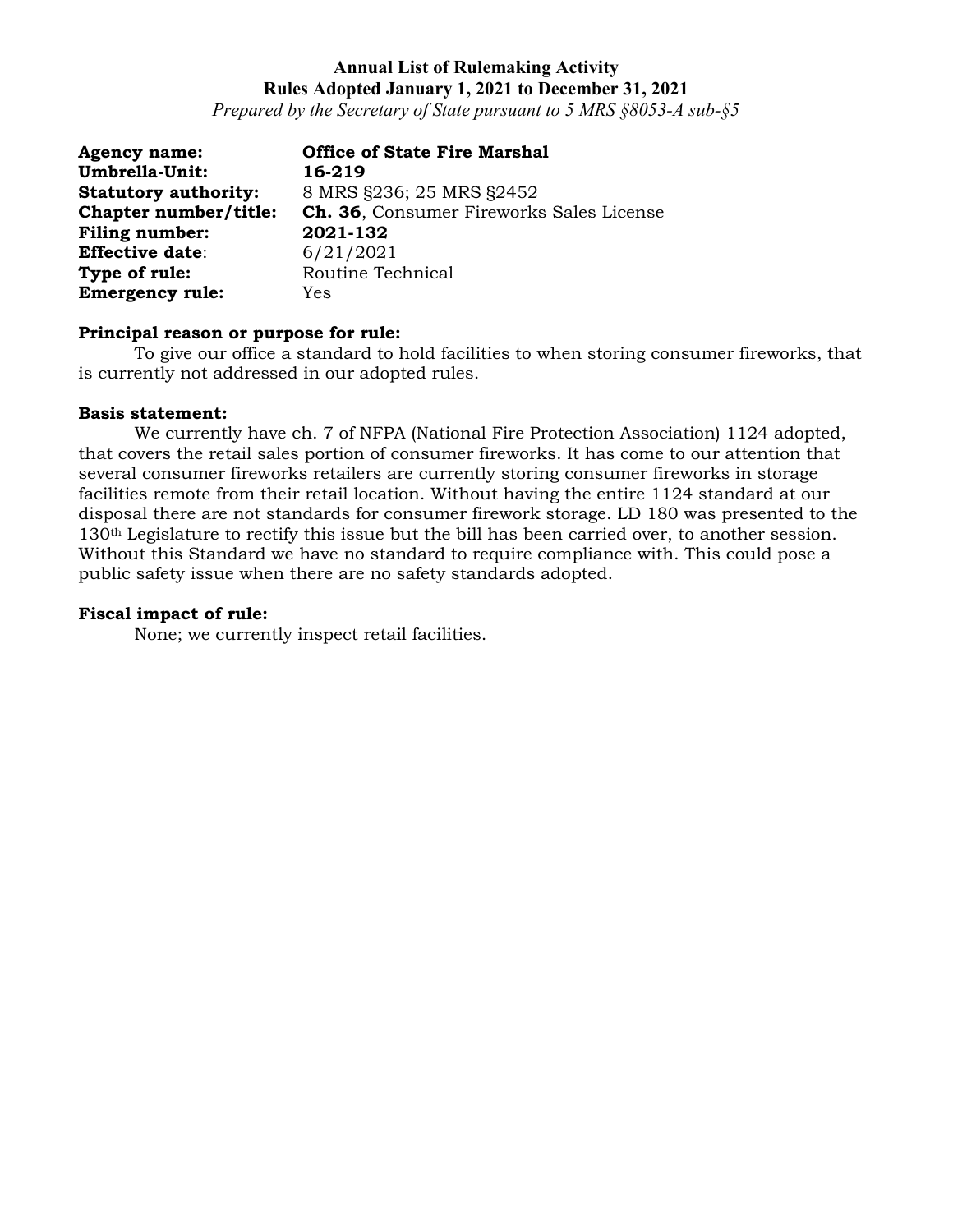*Prepared by the Secretary of State pursuant to 5 MRS §8053-A sub-§5*

| <b>Agency name:</b>         | <b>Office of State Fire Marshal</b>      |
|-----------------------------|------------------------------------------|
| Umbrella-Unit:              | 16-219                                   |
| <b>Statutory authority:</b> | 8 MRS §236; 25 MRS §2452                 |
| Chapter number/title:       | Ch. 36, Consumer Fireworks Sales License |
| <b>Filing number:</b>       | 2021-182                                 |
| <b>Effective date:</b>      | 9/20/2021                                |
| Type of rule:               | Routine Technical                        |
| <b>Emergency rule:</b>      | No                                       |

# **Principal reason or purpose for rule:**

To give our office a standard to hold facilities to when storing consumer fireworks, that is currently not addressed in our adopted rules.

#### **Basis statement:**

We currently have ch. 7 of NFPA (National Fire Protection Association) 1124 adopted as an emergency rule effective until September 21, 2021, which covers the retail sales portion of consumer fireworks. This routine rule will make permanent a standard for storage facilities to follow wo ensure the public safety when storing consumer fireworks. The rule will incorporate in its entirety NFPA Standard 1124 "Code for the Manufacture, Transportation, and Storage of Fireworks and Pyrotechnic Articles".

#### **Fiscal impact of rule:**

None; we currently inspect retail facilities.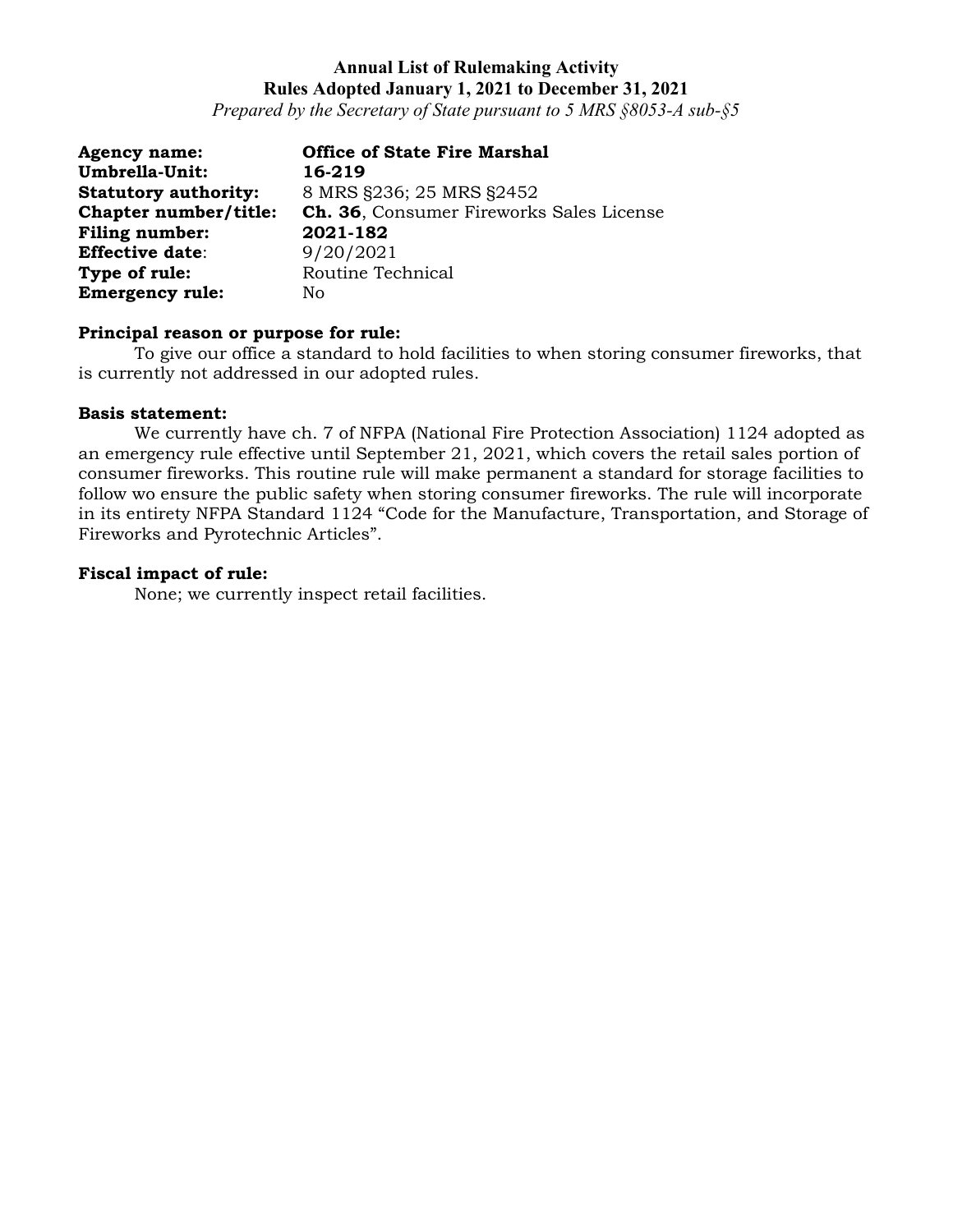*Prepared by the Secretary of State pursuant to 5 MRS §8053-A sub-§5*

| <b>Agency name:</b>         | <b>Office of State Fire Marshal</b>                                        |
|-----------------------------|----------------------------------------------------------------------------|
| Umbrella-Unit:              | 16-219                                                                     |
| <b>Statutory authority:</b> | 8 MRS §236; 25 MRS §2452                                                   |
| Chapter number/title:       | <b>Ch. 50,</b> Death Benefits for Firefighters Who Die in the Line of Duty |
| Filing number:              | 2021-031                                                                   |
| <b>Effective date:</b>      | 1/25/2021                                                                  |
| Type of rule:               | Routine Technical                                                          |
| <b>Emergency rule:</b>      | Yes                                                                        |

#### **Principal reason or purpose for rule:**

Changes in statute. To meet changes to benefit amounts as set forth under 25 MRS §1612 as amended in Public Law 2019 ch. 658 §6 (AMD) this rule increases the death benefits that will be paid to survivors of firefighters who have died in the line of duty from \$50,000 to \$100,000.

#### **Basis statement:**

Changes in statute require a change in rule.

### **Fiscal impact of rule:**

This depends upon the number of firefighters killed in the line of duty. The average number of firefighters killed per year since 2007 has been .69.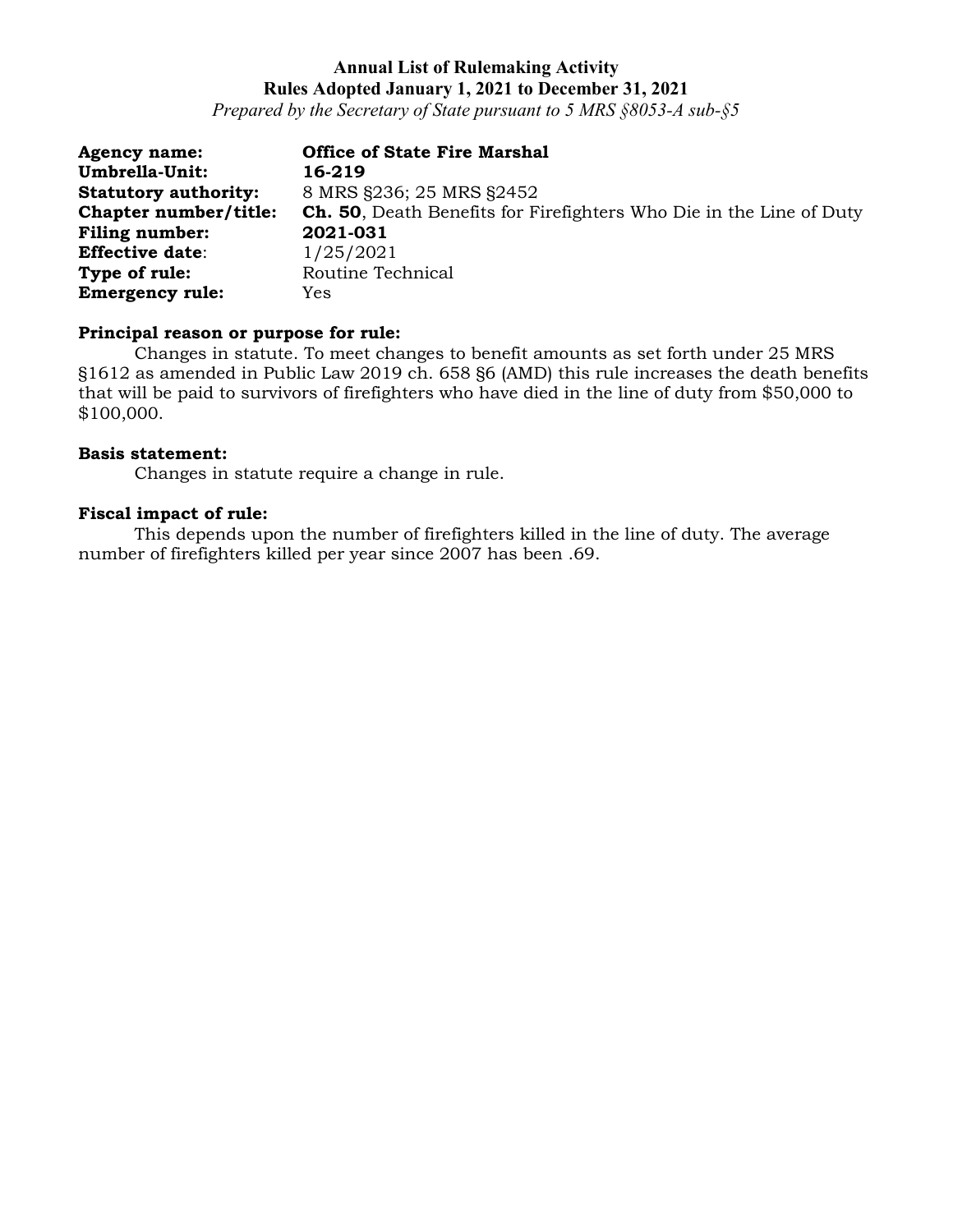*Prepared by the Secretary of State pursuant to 5 MRS §8053-A sub-§5*

| <b>Agency name:</b>         | <b>Office of State Fire Marshal</b>                                        |
|-----------------------------|----------------------------------------------------------------------------|
| Umbrella-Unit:              | 16-219                                                                     |
| <b>Statutory authority:</b> | 25 MRS \$1612                                                              |
| Chapter number/title:       | <b>Ch. 50,</b> Death Benefits for Firefighters Who Die in the Line of Duty |
| <b>Filing number:</b>       | 2021-080                                                                   |
| <b>Effective date:</b>      | 4/17/2021                                                                  |
| Type of rule:               | Routine Technical                                                          |
| <b>Emergency rule:</b>      | No                                                                         |

#### **Principal reason or purpose for rule:**

25 MRS §1612 increased the death benefit for firefighters who die in the line of duty from \$50,000 to \$100,000. This brings ch. 50, *Death Benefits for Firefighters Who Die in the Line of Duty*, in line with the statute. This routine technical rule makes permanent emergency rule 2021-031 adopted and made effective January 25, 2021.

#### **Basis statement:**

This routine technical rule will make permanent emergency rule 2021-031 adopted and made effective January 25, 2021. The rule is being adopted to meet death benefit increases in accordance with 25 MRS §1612 from \$50,000 to \$100,000.

#### **Fiscal impact of rule:**

This depends upon the number of firefighters killed in the line of duty. The average number of firefighters killed per year since 2007 has been less than one or .69.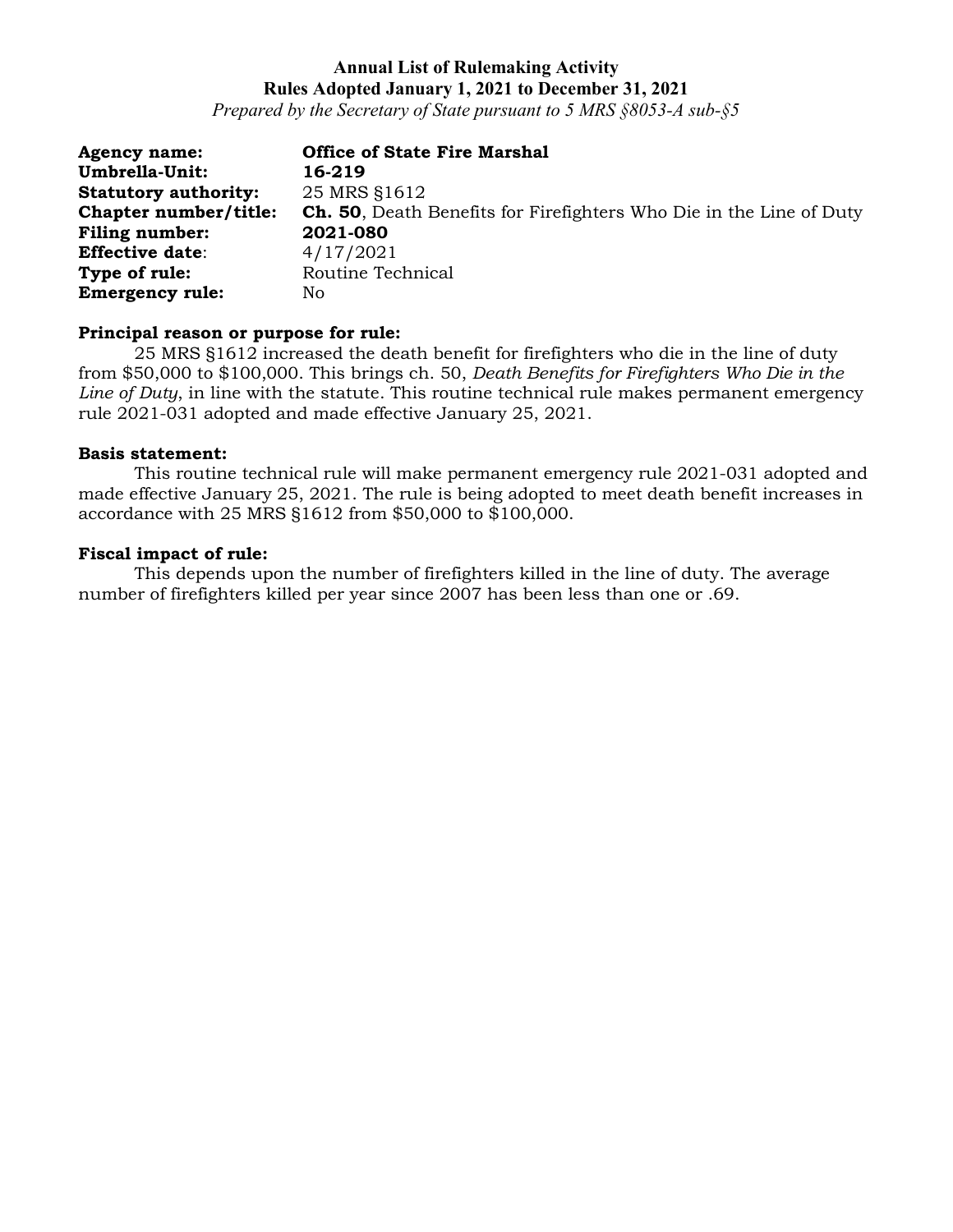*Prepared by the Secretary of State pursuant to 5 MRS §8053-A sub-§5*

| <b>Agency name:</b>         | <b>Gambling Control Board/Unit</b>                                      |
|-----------------------------|-------------------------------------------------------------------------|
| Umbrella-Unit:              | 16-633                                                                  |
| <b>Statutory authority:</b> | 8 MRS §1003                                                             |
| Chapter number/title:       | <b>Ch. 5.</b> Internal Controls <i>(including Appendix A, Minimum</i> ) |
|                             | Internal Controls)                                                      |
| <b>Filing number:</b>       | 2021-236                                                                |
| <b>Effective date:</b>      | 11/28/2021                                                              |
| Type of rule:               | Routine Technical                                                       |
| <b>Emergency rule:</b>      | No                                                                      |

#### **Principal reason or purpose for rule:**

The rule package changes the table game count from daily to once a week, separating days by daily drops.

#### **Basis statement:**

This is an amendment to Board Rules Chapter 5, Appendix A, regarding collection of counting of table game proceeds from a daily basis to a weekly basis while still meeting the obligations of counting, recording and distributing collected funds as required by law and rule under statutory authority of 8 MRS §1003.

Each Operator shall place on file with the Board and the Department, at a minimum once a year, the specific times during which the contents of cash storage boxes and drop boxes are to be counted and recorded. Counting and recording of cash storage boxes, at a minimum, shall be once a week. Counting and recording of drop boxes, at a minimum, shall be once a week, counting and recording each day separately.

#### **Fiscal impact of rule:**

No estimates available. Reduction in the need for use of staff time while still meeting other obligations of reporting and distribution by law and rule.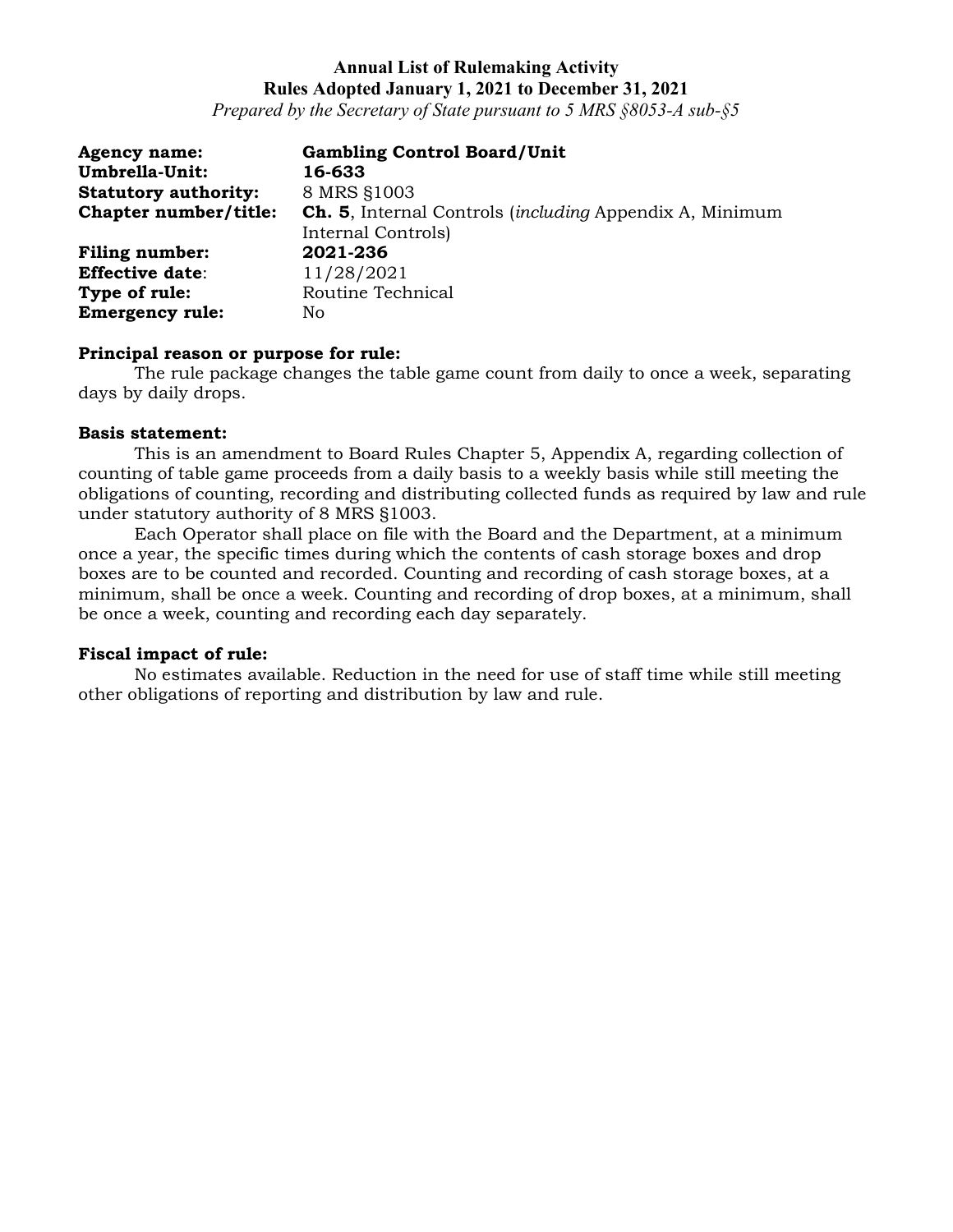*Prepared by the Secretary of State pursuant to 5 MRS §8053-A sub-§5*

| <b>Agency name:</b>         | <b>Gambling Control Board/Unit</b>                              |
|-----------------------------|-----------------------------------------------------------------|
| Umbrella-Unit:              | 16-633                                                          |
| <b>Statutory authority:</b> | 8 MRS §§ 1003(1)(B), 3(E), 3(J); 1020(2)(H); 1021(2)(B)         |
| Chapter number/title:       | <b>Ch. 20, Slot Machine and Electronic Table Game Standards</b> |
| <b>Filing number:</b>       | 2021-122                                                        |
| <b>Effective date:</b>      | 6/9/2021                                                        |
| Type of rule:               | Routine Technical                                               |
| <b>Emergency rule:</b>      | No.                                                             |

#### **Principal reason or purpose for rule:**

The rule package updates ch. 20 *Slot Machine Standards*, and Appendix B, with a new version of GLI-11 and three new standards, GLI-18, 24, and 25.

### **Basis statement:**

The rule package includes the rule ch. 20 regarding slot machine and electronic table game standards. Ch. 20 will enable the Board to regulate both slot machines and electronic table games.

The rule established for slot machine and electronic table games shall include:

- Standards for any slot machine or electronic table game to meet or exceed for shipment into Maine;
- Specific standards developed and published by Gaming Laboratories International LLC; and
- Are outlined in Appendix B, available through the Maine Gambling Control Board.

### **Fiscal impact of rule:**

Not applicable.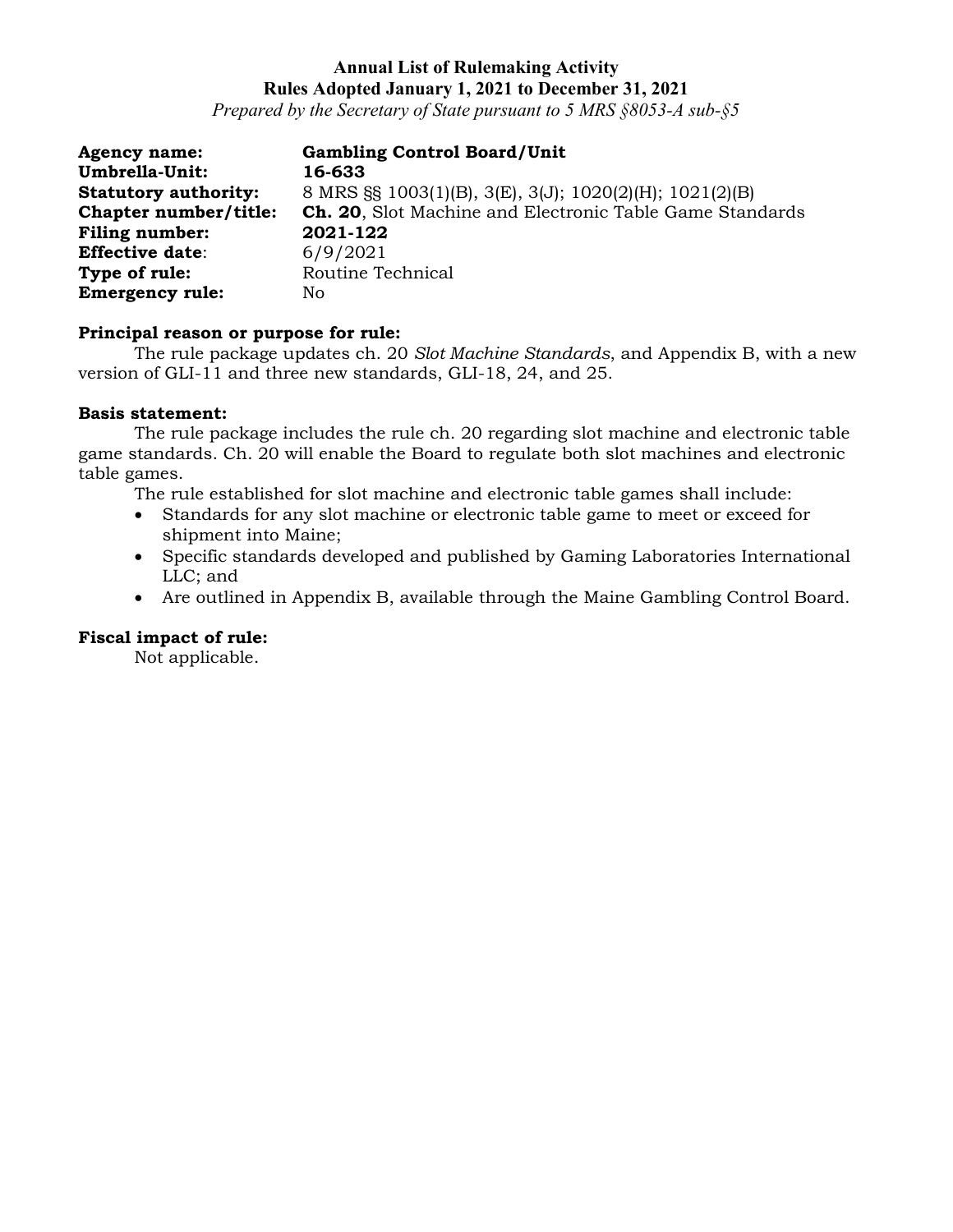*Prepared by the Secretary of State pursuant to 5 MRS §8053-A sub-§5*

| <b>Agency name:</b>         | <b>Gambling Control Board/Unit</b>                    |
|-----------------------------|-------------------------------------------------------|
| Umbrella-Unit:              | 16-633                                                |
| <b>Statutory authority:</b> | 8 MRS §§ 1003(1)(B),(1)(L),(2)(U); 8 MRS §§ 1071-1072 |
| Chapter number/title:       | <b>Ch. 28, Advance Deposit Wagering</b>               |
| <b>Filing number:</b>       | 2021-180                                              |
| <b>Effective date:</b>      | 9/14/2021                                             |
| Type of rule:               | Routine Technical                                     |
| <b>Emergency rule:</b>      | No                                                    |

# **Principal reason or purpose for rule:**

The rule package changes the collection of payments from the advance deposit wagering licensee from weekly to monthly to produce better use of staff time for small amounts.

#### **Basis statement:**

This is an amendment to Board Rules Chapter 28, subchapter 27, regarding collection of payments from advance deposit watering licensees from weekly to monthly under statutory authority of 8 MRS §1003(1)(L), 1(U) and 8 MRS §1071.

By 5:00 p.m. on the 10<sup>th</sup> day of each month for the previous month, to the Board in one payment fir distribution by the Board in accordance with 8 MRS §1072.

#### **Fiscal impact of rule:**

No estimates available. Reduction in the need for use of staff time.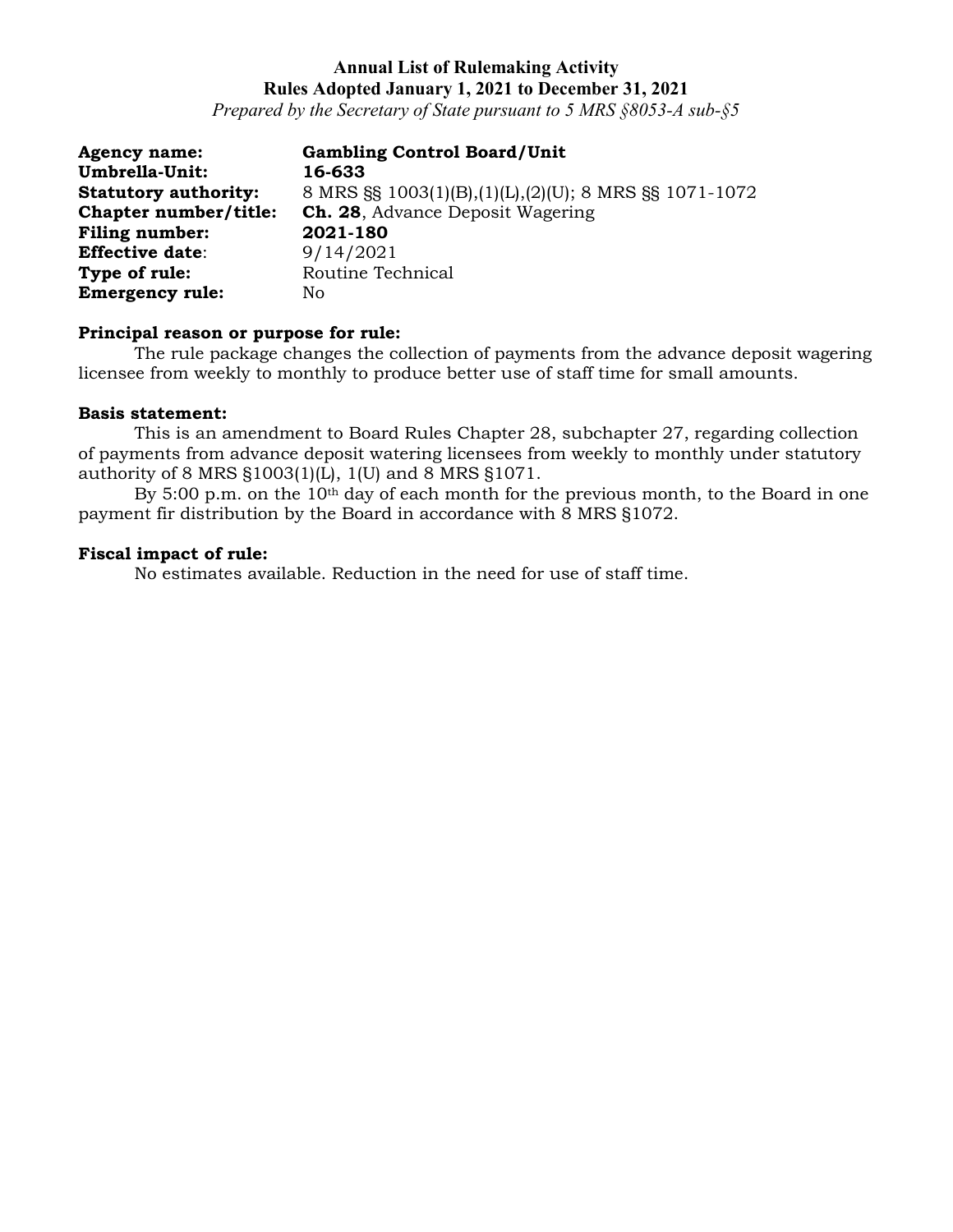*Prepared by the Secretary of State pursuant to 5 MRS §8053-A sub-§5*

| <b>Agency name:</b>         | <b>Gambling Control Board/Unit</b>                               |
|-----------------------------|------------------------------------------------------------------|
| Umbrella-Unit:              | 16-633                                                           |
| <b>Statutory authority:</b> | 8 MRS §1001(26); 25 MRS §§ 1001(26), 1003(1)(B),(2(I). 3(E),3(J) |
| Chapter number/title:       | <b>Ch. 29.</b> Promotional Credits and Other Player Incentives   |
| <b>Filing number:</b>       | 2021-120                                                         |
| <b>Effective date:</b>      | 6/9/2021                                                         |
| Type of rule:               | Routine Technical                                                |
| <b>Emergency rule:</b>      | No                                                               |

# **Principal reason or purpose for rule:**

Possibly increases revenue by allowing patrons to use gaming chips for match play that must be equivalent to or greater than the value to the promotional item.

#### **Basis statement:**

The rule package includes a change in ch. 29 regarding the controls for match play to permit patron's gaming chips used for match play must be equivalent to or greater than the value of the promotional item. Emphasis on the equivalent to or greater than.

### **Fiscal impact of rule:**

No estimates available.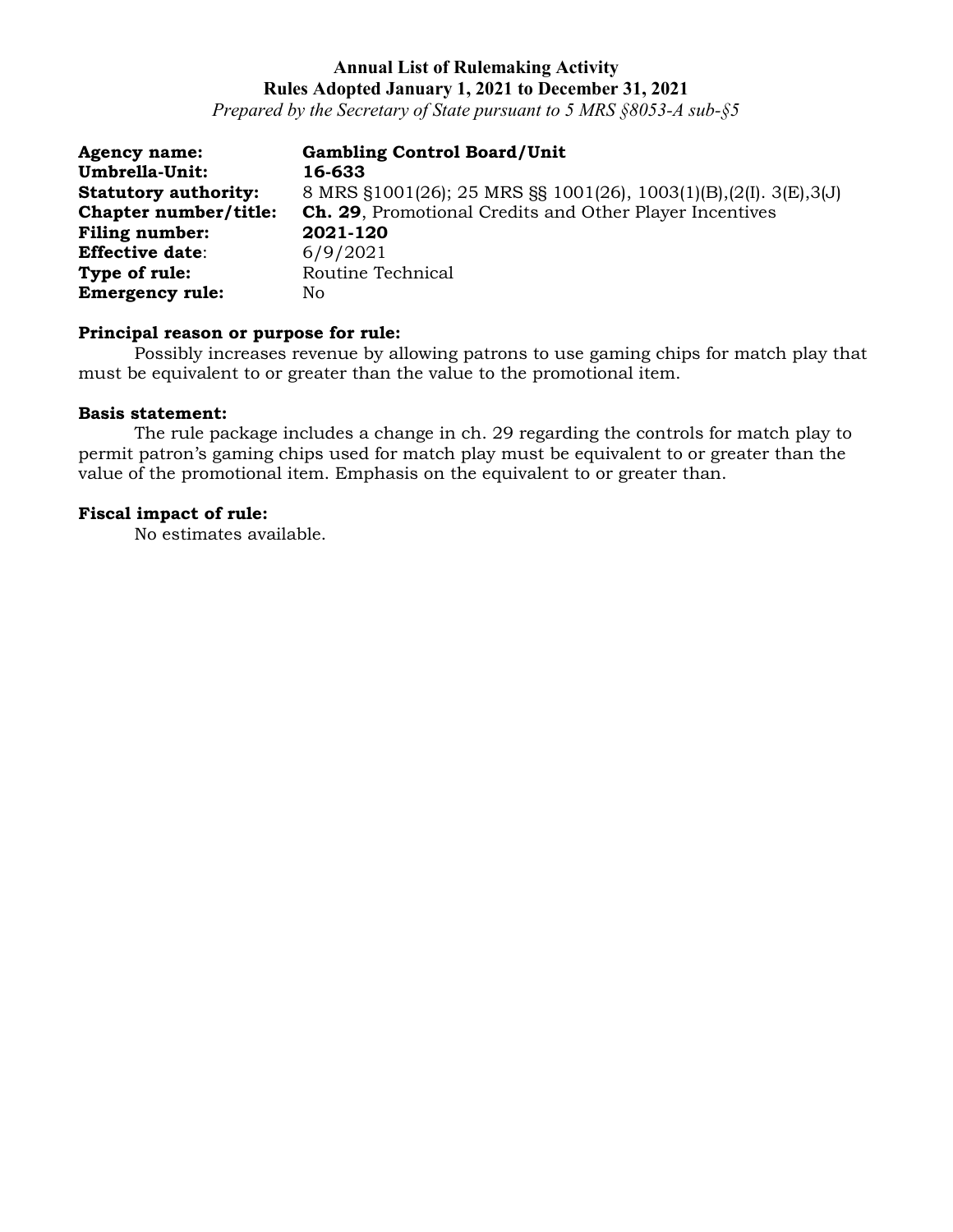*Prepared by the Secretary of State pursuant to 5 MRS §8053-A sub-§5*

| <b>Agency name:</b>         | <b>Gambling Control Board/Unit</b>                            |
|-----------------------------|---------------------------------------------------------------|
| Umbrella-Unit:              | 16-633                                                        |
| <b>Statutory authority:</b> | 8 MRS §§ 1102(D), 1106(I)                                     |
| Chapter number/title:       | Ch. 33, Introduction                                          |
|                             | Ch. 34, Definitions                                           |
|                             | <b>Ch. 35, License Application</b>                            |
|                             | <b>Ch. 36, License Fee and Renewal</b>                        |
|                             | <b>Ch. 37, Fantasy Contest Monitoring</b>                     |
|                             | <b>Ch. 38, Fantasy Contest Account Activity</b>               |
|                             | <b>Ch. 39.</b> Registration of Fantasy Contestants;           |
|                             | <b>Ch. 40, Fantasy Contestant Funds and Required Reserves</b> |
|                             | <b>Ch. 41, Licensee Records, Annual Reporting and Audits</b>  |
|                             | <b>Ch. 42, Collection of Payments</b>                         |
|                             | <b>Ch. 43, Complaints and Disciplinary Actions</b>            |
| <b>Filing number:</b>       | 2021-097 thru 107                                             |
| <b>Effective date:</b>      | 6/13/2021                                                     |
| Type of rule:               | Major Substantive                                             |
| <b>Emergency rule:</b>      | No                                                            |

#### **Principal reason or purpose for rule:**

This is a new set of rules to comply with changes in the state law concerning the operation of fantasy contests under 8 MRS ch. 33. The director of the Gambling Control Unit must adopt rules for the proper enforcement and administration under 8 MRS §1106.

#### **Basis statement:**

This is a new set of rules to comply with changes in the state law concerning the operation of fantasy contests under 8 MRS ch. 33. The director of the Gambling Control Unit must adopt rules for the proper enforcement and administration of under 8 MRS §1106.

The rules established for fantasy contests shall include:

- Definitions of terms used throughout the rules;
- Licensing application requirements;
- Licensing fees and requirements for renewals;
- Monitoring and system standards;
- Communications and advertising requirements;
- Eligibility requirements for establishing accounts;
- Requirements for funds and required reserves;
- Annual reporting and audit requirements; and
- Process for complaints and disciplinary actions.

#### **Fiscal impact of rule:**

Do not anticipate a fiscal impact.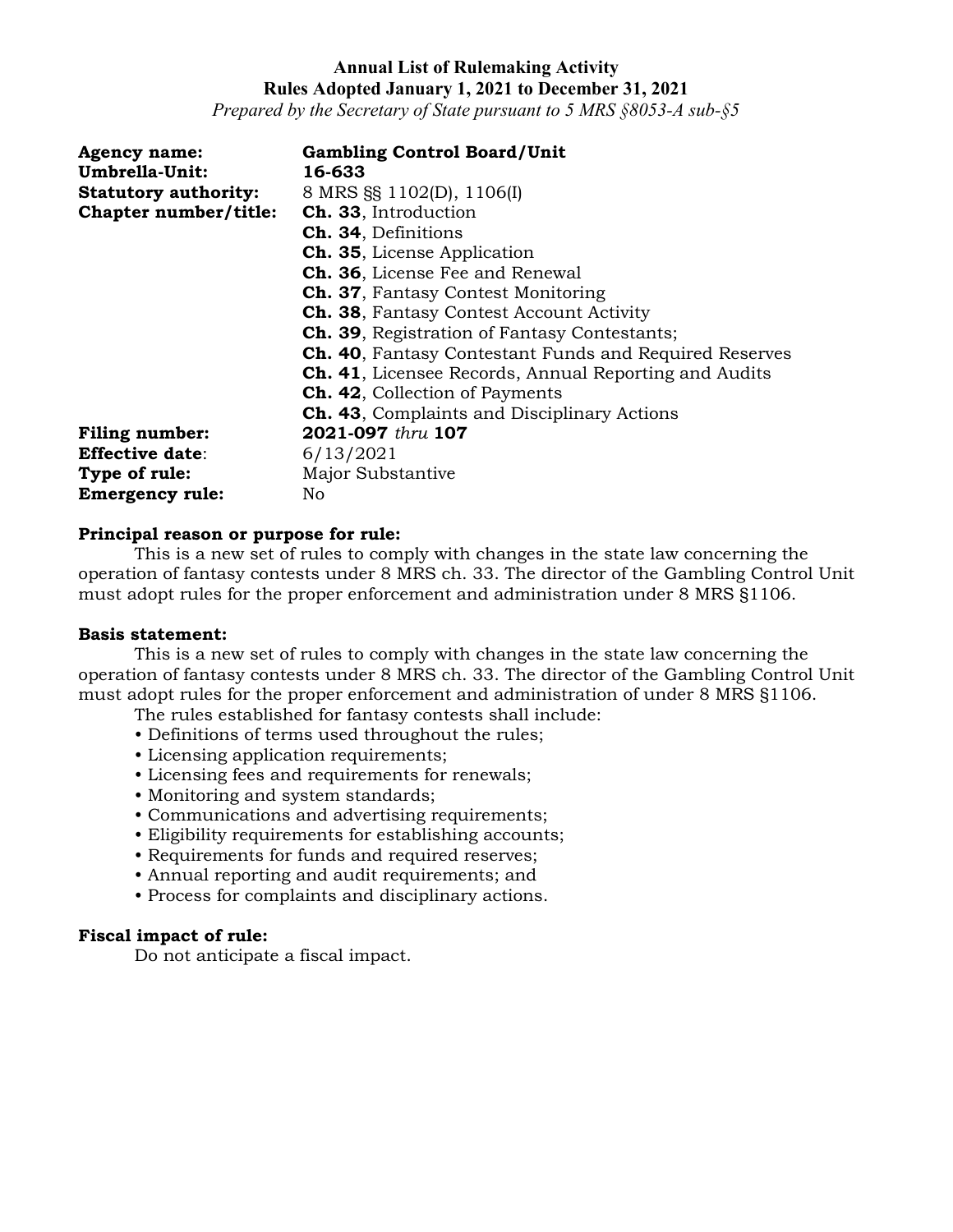*Prepared by the Secretary of State pursuant to 5 MRS §8053-A sub-§5*

| <b>Agency name:</b>         | <b>Bureau of Building Codes and Standards</b>          |
|-----------------------------|--------------------------------------------------------|
| Umbrella-Unit:              | 16-642                                                 |
| <b>Statutory authority:</b> | 10 MRS §9722                                           |
| Chapter number/title:       | <b>Ch. 1, Maine Uniform Building and Energy Code –</b> |
|                             | <b>Administrative Procedures</b>                       |
| <b>Filing number:</b>       | 2021-094                                               |
| <b>Effective date:</b>      | 5/10/2021                                              |
| Type of rule:               | Routine Technical                                      |
| <b>Emergency rule:</b>      | Yes                                                    |

#### **Principal reason or purpose for rule:**

The change of state statute has made it necessary to change this rule to direct and guide municipalities with their enforcement of the code. It also adds mechanical codes that are critical to the health and safety of buildings and their occupants built in Maine.

### **Basis statement:**

Ch. 1 is an administrative chapter that clarifies who needs to enforce the MUBEC, what codes make up the MUBEC. It also establishes the amendment procedure to the code. The rule contains several critical definitions as required by statute to clarify the MUBEC. As directed by the legislature, this rule makes previously optional standards part of the code and adds one new code. Currently the rule allows for municipalities to adopt and enforce either the building or energy codes or both; this is not what statute allows and this rule needs to be in effect so that the code officials are able to enforce minimum health and safety regulations.

### **Fiscal impact of rule:**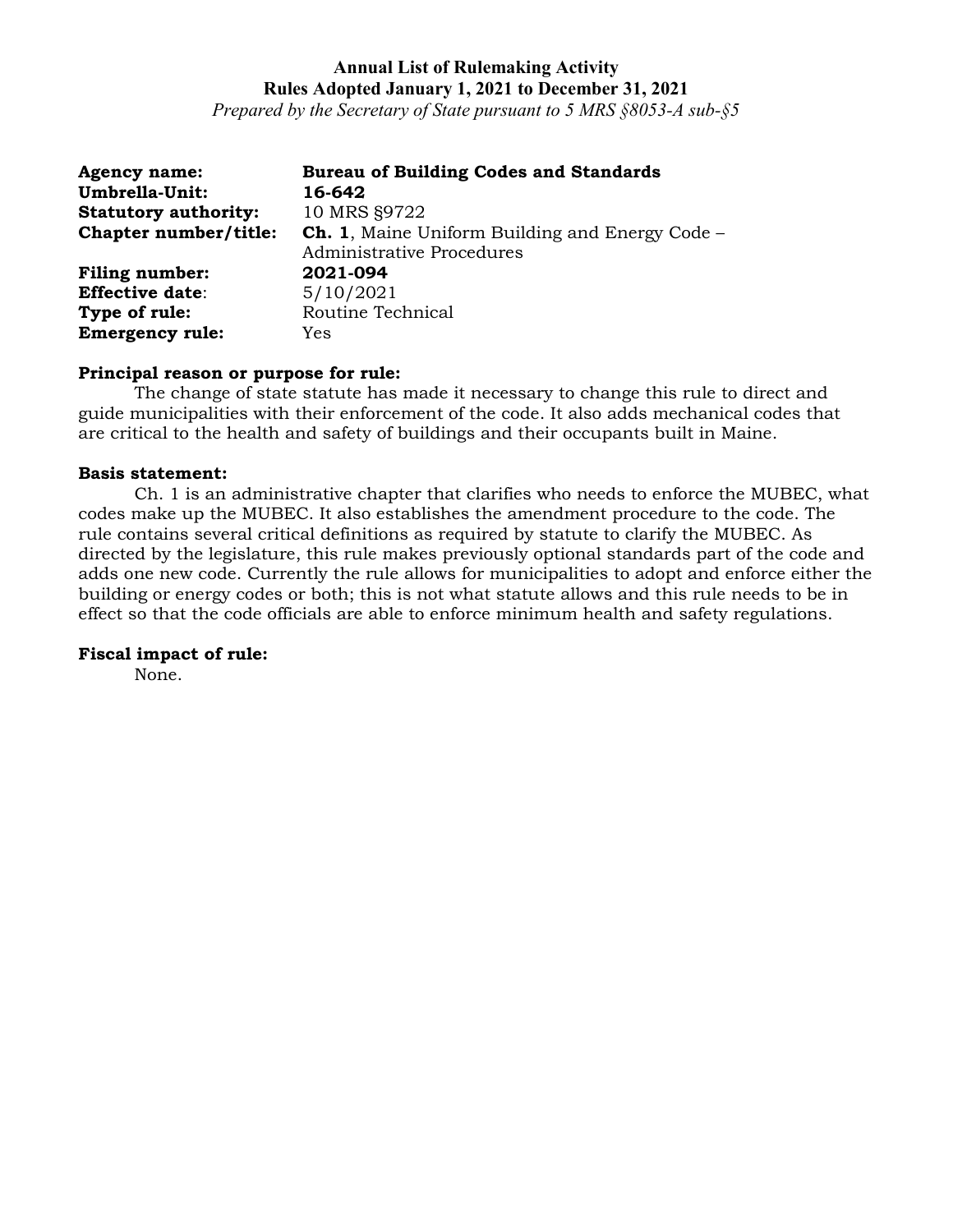*Prepared by the Secretary of State pursuant to 5 MRS §8053-A sub-§5*

| <b>Agency name:</b>         | <b>Bureau of Building Codes and Standards</b>          |
|-----------------------------|--------------------------------------------------------|
| Umbrella-Unit:              | 16-642                                                 |
| <b>Statutory authority:</b> | 10 MRS §9722                                           |
| Chapter number/title:       | <b>Ch. 1, Maine Uniform Building and Energy Code -</b> |
|                             | Administrative Procedures                              |
| <b>Filing number:</b>       | 2021-168                                               |
| <b>Effective date:</b>      | 8/26/2021                                              |
| Type of rule:               | Routine Technical                                      |
| <b>Emergency rule:</b>      | No                                                     |

#### **Principal reason or purpose for rule:**

The change of state statute has made it necessary to change this rule to direct and guide municipalities with their enforcement of the code. It also adds mechanical codes that are critical to the health and safety of buildings and their occupants built in Maine.

#### **Basis statement:**

Ch. 1 is an administrative chapter that clarifies who needs to enforce the MUBEC, what codes make up the MUBEC. It also establishes the amendment procedure to the code. The rule contains several critical definitions as required by statute to clarify the MUBEC. As directed by the legislature, this rule makes previously optional standards part of the code and adds one new code.

### **Fiscal impact of rule:**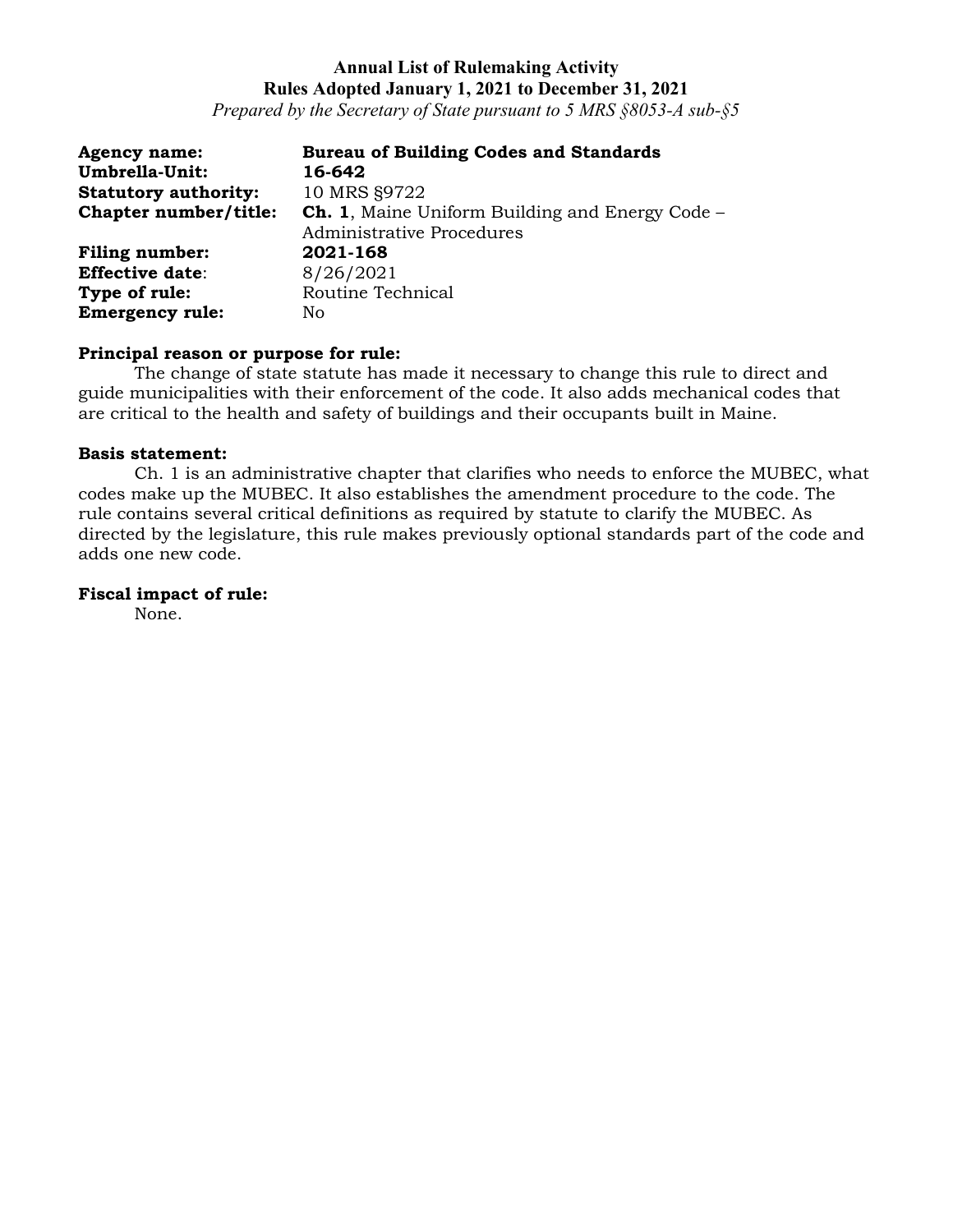*Prepared by the Secretary of State pursuant to 5 MRS §8053-A sub-§5*

| <b>Agency name:</b>         | <b>Bureau of Building Codes and Standards</b>                     |
|-----------------------------|-------------------------------------------------------------------|
| Umbrella-Unit:              | 16-642                                                            |
| <b>Statutory authority:</b> | 10 MRS §9722                                                      |
| Chapter number/title:       | <b>Ch. 3, Maine Uniform Building and Energy Code – Commercial</b> |
|                             | Building Code of Maine                                            |
| <b>Filing number:</b>       | 2021-153                                                          |
| <b>Effective date:</b>      | 8/2/2021                                                          |
| Type of rule:               | Routine Technical                                                 |
| <b>Emergency rule:</b>      | Yes                                                               |

#### **Principal reason or purpose for rule:**

This rule is being adopted to allow two new industries in Maine to do business within the State. It also has code language adopted by the MUBEC Board allowing small summer cabins to be built without a sprinkler system.

#### **Basis statement:**

The 2015 International Building Code has been adopted and in place in Maine since 2018. The adoptions are updates to the current code to reflect updates to the code that the MUBEC Board felt were needed to allow two new industries in the State to conduct business within the scope of the MUBEC code. The third change is a code change allowing small summer cabins to be built without sprinkler systems. This code change as well as the others were discussed at length at public hearings and debated during MUBEC Board meetings.

#### **Fiscal impact of rule:**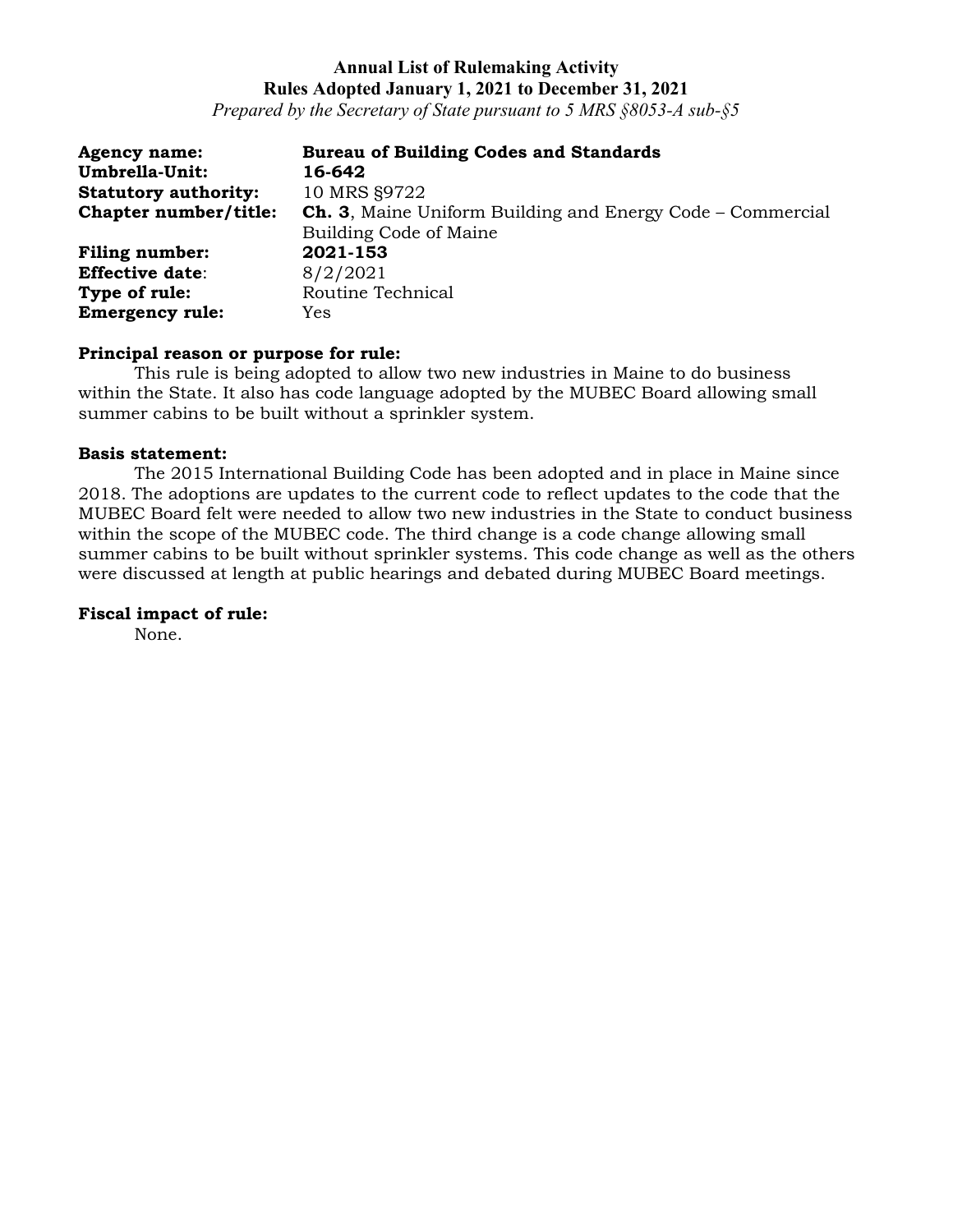*Prepared by the Secretary of State pursuant to 5 MRS §8053-A sub-§5*

| <b>Agency name:</b>         | <b>Bureau of Building Codes and Standards</b>                     |
|-----------------------------|-------------------------------------------------------------------|
| Umbrella-Unit:              | 16-642                                                            |
| <b>Statutory authority:</b> | 10 MRS §9722                                                      |
| Chapter number/title:       | <b>Ch. 3, Maine Uniform Building and Energy Code – Commercial</b> |
|                             | Building Code of Maine                                            |
| <b>Filing number:</b>       | 2021-227                                                          |
| <b>Effective date:</b>      | 11/14/2021                                                        |
| Type of rule:               | Routine Technical                                                 |
| <b>Emergency rule:</b>      | No.                                                               |

#### **Principal reason or purpose for rule:**

This rule is being adopted to allow two new industries in Maine to do business within the State. It also has code language adopted by the MUBEC Board allowing small summer cabins to be built without a sprinkler system.

### **Basis statement:**

The 2015 International Building Code has been adopted and in place in Maine since 2018. The adoptions are updates to the current code to reflect updates to the code that the MUBEC Board felt were needed to allow two new industries in the State to conduct business within the scope of the MUBEC code. The third change is a code change allowing small summer cabins to be built without sprinkler systems. This code change as well as the others were discussed at length at public hearings and debated during MUBEC Board meetings.

### **Fiscal impact of rule:**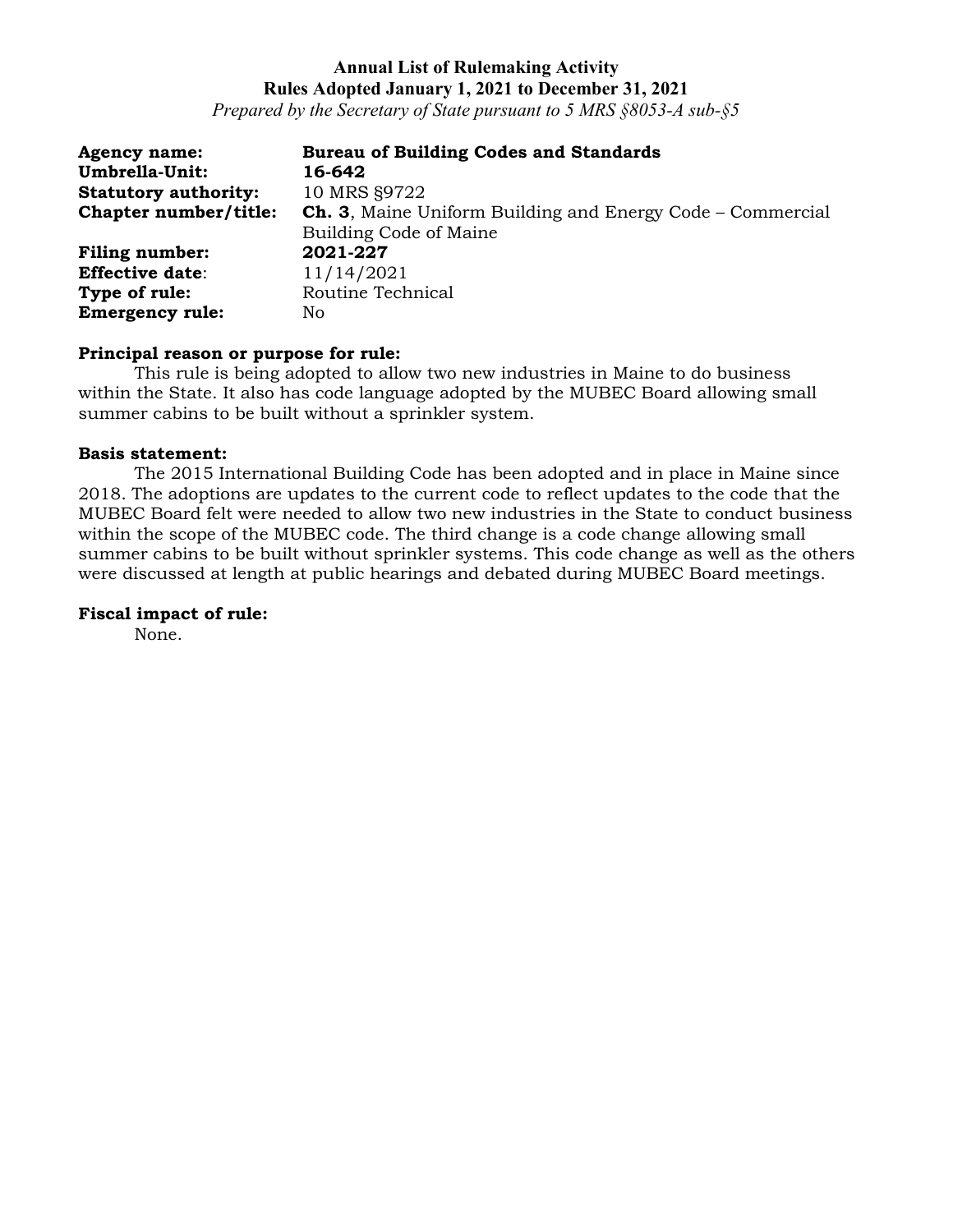*Prepared by the Secretary of State pursuant to 5 MRS §8053-A sub-§5*

| <b>Agency name:</b>          | <b>Bureau of Building Codes and Standards</b>                      |
|------------------------------|--------------------------------------------------------------------|
| <b>Umbrella-Unit:</b>        | 16-642                                                             |
| <b>Statutory authority:</b>  | 10 MRS §9722                                                       |
| <b>Chapter number/title:</b> | <b>Ch. 6,</b> Maine Uniform Building and Energy Code – Energy Code |
| <b>Filing number:</b>        | 2021-095                                                           |
| <b>Effective date:</b>       | 5/10/2021                                                          |
| Type of rule:                | Routine Technical                                                  |
| <b>Emergency rule:</b>       | Yes                                                                |

#### **Principal reason or purpose for rule:**

This rule adopts the 2015 edition of the IECC (*International Energy Conservation Code*) as required by statute. Title 10 §9722(6)(b) requires that the Technical Codes and Standards Board adopt the most recent edition or edition prior to the most recent edition of the codes as listed. This new code will provide for more efficient and healthier buildings within the State of Maine. This rule also adopts the stretch energy code as required by statute by July 1st.

#### **Basis statement:**

This rule adopts the 2015 edition of the IECC (*International Energy Conservation Code*) as required by statute. Title 10 §9722(6)(b) requires that the Technical Codes and Standards Board adopt the most recent edition or edition prior to the most recent edition of the codes as listed. As in any code adoption, some requirements are increased to provide for more efficient buildings. The new codes also address ventilation to provide a healthier living environment while providing increased energy efficiency. Some of the main areas of increased requirements are as follows. There is an increase in the insulation required on exterior walls; there are several ways to achieve this requirement that are code compliant. There is a new requirement requiring a blower door text to determine the air infiltration of a structure; along with this the requirement for air exchanges is reduced from 7 ACH to 3 ACH. There is also a requirement to install an outdoor sensor on hot water boilers to adjust water temperature depending on exterior temperature. And there are increased levels of duct insulation and pipe insulation. Depending on the size of the structure and the design approach to gain compliance, the estimate for a simple 1600 sf. structure could range from \$2,500 - \$5,000. This rule also adopts the Stretch energy code as required by July 1 by the legislature.

#### **Fiscal impact of rule:**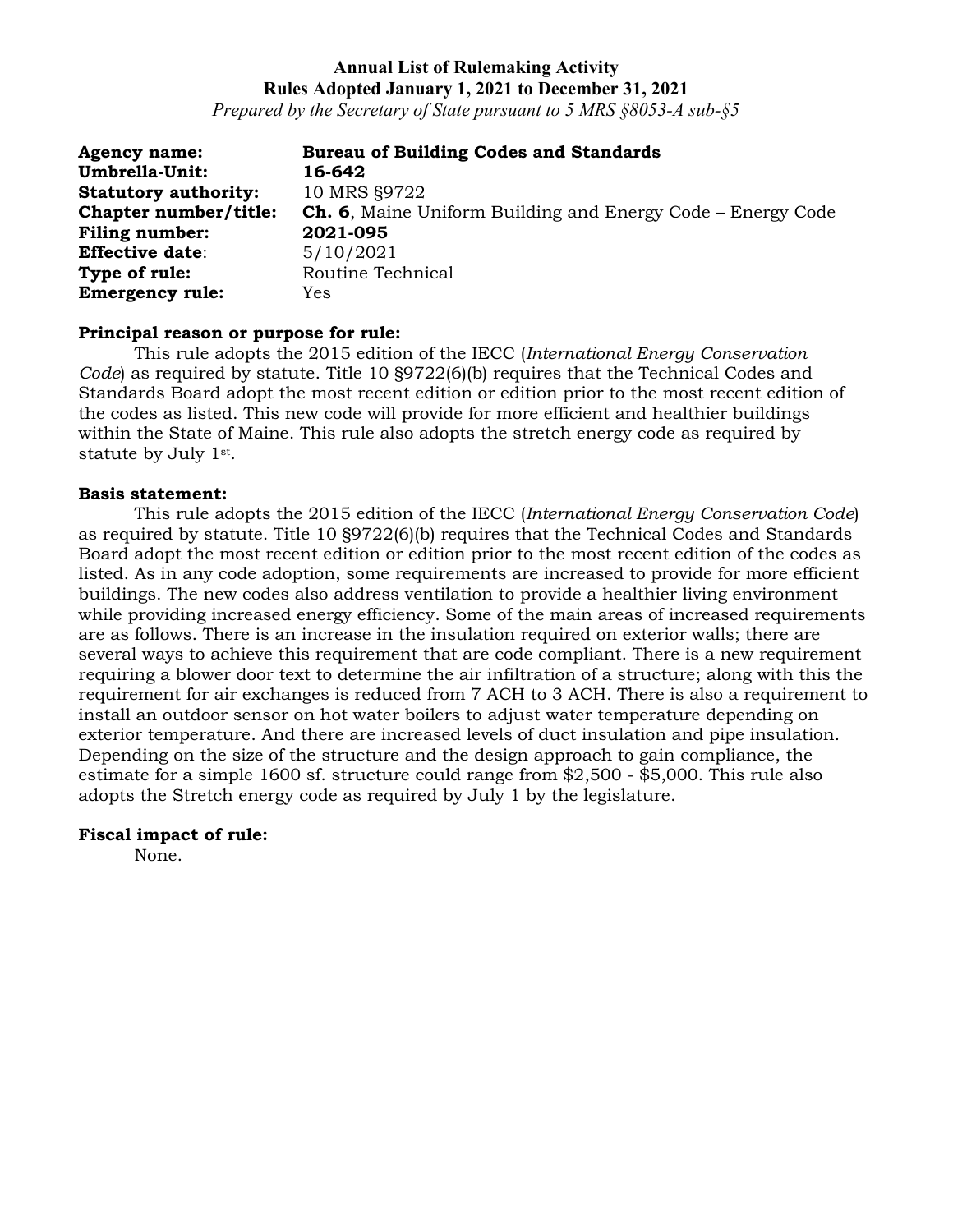*Prepared by the Secretary of State pursuant to 5 MRS §8053-A sub-§5*

| <b>Agency name:</b>         | <b>Bureau of Building Codes and Standards</b>                      |
|-----------------------------|--------------------------------------------------------------------|
| Umbrella-Unit:              | 16-642                                                             |
| <b>Statutory authority:</b> | 10 MRS §9722                                                       |
| Chapter number/title:       | <b>Ch. 6,</b> Maine Uniform Building and Energy Code – Energy Code |
| <b>Filing number:</b>       | 2021-169                                                           |
| <b>Effective date:</b>      | 8/26/2021                                                          |
| Type of rule:               | Routine Technical                                                  |
| <b>Emergency rule:</b>      | No                                                                 |

#### **Principal reason or purpose for rule:**

This rule adopts the 2015 edition of the IECC (*International Energy Conservation Code*) as required by statute. Title 10 §9722(6)(b) requires that the Technical Codes and Standards Board adopt the most recent edition or edition prior to the most recent edition of the codes as listed.

#### **Basis statement:**

This rule adopts the 2015 edition of the IECC (*International Energy Conservation Code*) as required by statute. Title 10 §9722(6)(b) requires that the Technical Codes and Standards Board adopt the most recent edition or edition prior to the most recent edition of the codes as listed. As in any code adoption, some requirements are increased to provide for more efficient buildings. Some of the main areas of increased requirements are as follows. There is an increase in the insulation required on exterior walls; there are several ways to achieve this requirement that are code compliant. There is a new requirement requiring a blower door test to determine the air infiltration of a structure; along with this the requirement for air exchanges is reduced from 7 ACH to 3 ACH. There is also a requirement to install an outdoor sensor on hot water boilers to adjust water temperature depending on exterior temperature. And there are increased levels of duct insulation and pipe insulation. Depending on the size of the structure and the design approach to gain compliance, the estimate for a simple 1600 sf. structure could range from \$2,500 - \$5,000.

#### **Fiscal impact of rule:**

The financial impact will be on new construction of both residential and commercial structures; the impact is difficult to determine due to the number of ways to comply with the code and the differing size of structures and estimate to base figures on would be approximately \$2,500-\$5,000 for a 1600 sq. ft. residence.